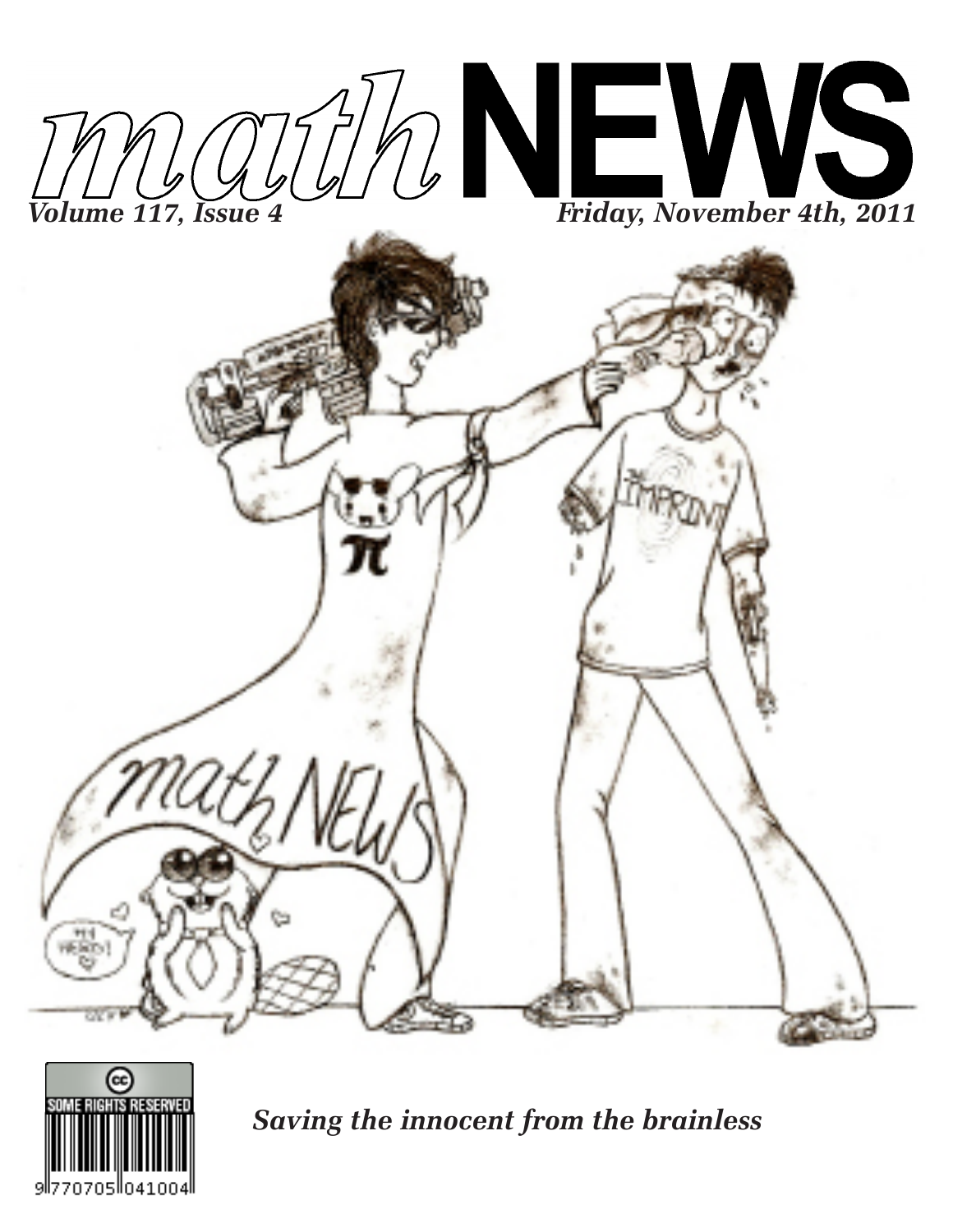*math***NEWS**

### *look***AHEAD**

| <i>mathNEWS</i>  |                                                 |  |  |  |  |
|------------------|-------------------------------------------------|--|--|--|--|
| November 4       | Issue $#4$ saves the beaver                     |  |  |  |  |
| November 14      | Writers annoy even more people in the           |  |  |  |  |
|                  | MC 2 <sup>nd</sup> floor lab (Production Night) |  |  |  |  |
| November 18      | Issue #5 trolls everyone to oblivion            |  |  |  |  |
| <u> MathSoc</u>  |                                                 |  |  |  |  |
| Tuesdays         | Games Night in the Comfy at 6:30 pm             |  |  |  |  |
| Thursdays        | Special nights in the Comfy!                    |  |  |  |  |
| November 12      | Charity Ball                                    |  |  |  |  |
| <b>CECS</b>      |                                                 |  |  |  |  |
| November 7       | Contious cycle starts                           |  |  |  |  |
| November 17      | US work permit info session (TC 1112            |  |  |  |  |
|                  | sign up required)                               |  |  |  |  |
| Wednesday/Friday | Rankings close                                  |  |  |  |  |
| Tuesday/Thursday | Rankings open                                   |  |  |  |  |
| <b>Misc</b>      |                                                 |  |  |  |  |
| November 11      | Rememberance Day                                |  |  |  |  |

### **MathSoc General Meeting Wednesday November 30th 2011 4pm in the Comfy Lounge (MC 3001). All Math Undergraduate Students have a Vote**

### **CALL FOR AGENDA ITEMS: email prez@mathsoc. uwaterloo.ca with any items you would like to see discussed by Tuesday November 15th at 5:30pm**

#### **ISSN 0705—0410**

*math*NEWS is normally a fortnightly publication funded by and responsible to the undergraduate math students of the University of Waterloo, as represented by the Mathematics Society of the University of Waterloo, hereafter referred to as MathSoc. *math*NEWS is editorially independent of MathSoc. Content is the responsibility of the *math*NEWS editors; however, any opinions expressed herein are those of the authors and not necessarily those of MathSoc or *math-*NEWS. Current and back issues of *math*NEWS are available electronically via the World Wide Web at http://www.mathnews.uwaterloo.ca/. Send your correspondence to: *math*NEWS, MC3046, University of Waterloo, 200 University Ave. W., Waterloo, Ontario, Canada, N2L 3G1, or to userid mathnews@student.math.uwaterloo.ca on the Internet.

This work is licensed under the Creative Commons Attribution-Noncommercial-No Derivative Works 2.5 Canada License. To view a copy of this license, visit http://creativecommons.org/licenses/by-nc-nd/2.5/ca/ or send a letter to Creative Commons, 559 Nathan Abbott Way, Stanford, California 94305, USA. Terms may be renegotiated by contacting the editor(s).

The editors chase for the Elder Scrolls: Arena(FuzzyED), Daggerfall (GroovyED), Morrowind(!ED), Oblivion (ScruffyED), Skyrim(CowED)

## *mast***HEAD**

*More taste than Imprint*

So recently *math*NEWS was mentioned in *Imprint*, where it was insinuated that the kind and hardworking volunteers at this wonderful paper did not have as much bite as those from our rival paper.

This is true, because we at *math*NEWS do not bite willy-nilly. We fight the biter to the bitter death. We come armed with our wit, knowledge and humour. Failing those we come armed with Nerf guns and tube socks. At our production nights we can personally guarantee the safety of our writers against the attacks from zombies, werewolves, vampires, penguins, Marmoset, and CorruptED. Anything else would be a lie.

On a personal note, I have to apologize for the state of the issue, and for its very lean physique. The plague known as midterms struck once more, and all of our first-year writers were whisked away to deal with CS. I actually shed a few tears when I saw that we would be without them. But next production night I will be crying tears of joy, because the midterms will finally be over and we will be at our full force once again! Be prepared to see an extra svelte edition of *math*NEWS on your newstand on November 18.

So while we wait for the next production night, we will continue to fight the bite of *Imprint*. We will keep the hordes away, and we will look good doing it. And this brings us to the *mast*HEAD question of the issue:

During a zombie apocalypse, what would your outfit be?

theSMURF ("A trench coat on top of a trench coat on top of a trench coat, with sunglasses"), Forked Process ("Speedo. And only a speedo"), Red Metal ("Tattered rags and rotting flesh"), Algowierd ("Absolutely nothing. Clothes only get in the way of fleeing, and hey, you never know what might happen"), waldo<3.LE-GASP.ca ("The scourge of the Leviathan... as well as red and white stripes"), MeaninglessQuips ("The masticated flesh of my victims..."), Element 118 ("Bullets. Lots of bullets"), tehBEDMASter ("My apocalypse thong"), Lich ("Invisibility cloak"), Zethar ("A sentinel of Habbakuk"), BlueStone ("A zombie from a previous zombie apocalypse"), MustardMap ("The flesh of the living...wait"), theDreamer ("Magic. I don't even know anymore"), CowED ("a leather browncoat"), GroovyED (Lumber jack outfit)

!ED

("My Zombie-be-gone (patent pending) vest")

vpe@mathsoc.uwaterloo.ca

## **Feds Sez**

Thanks to everyone who came out to the Annual General Meeting this past Monday. Lots of bylaw changes were passed and the audited financial statements were presented and accepted.

Check out the minutes from the meeting online at feds.ca.

The next Students' Council meeting is coming up on Sunday, November 13th at 12:30 pm in the SLC Multipurpose Room, so, as always, we encourage you to come out and see what's happening!

If you have any questions, comments, or concerns about anything, feel free to contact us!

> Saleem Khan, Andre Magalhaes, Jesse McGinnis, Josh Shabtai & Alex Russell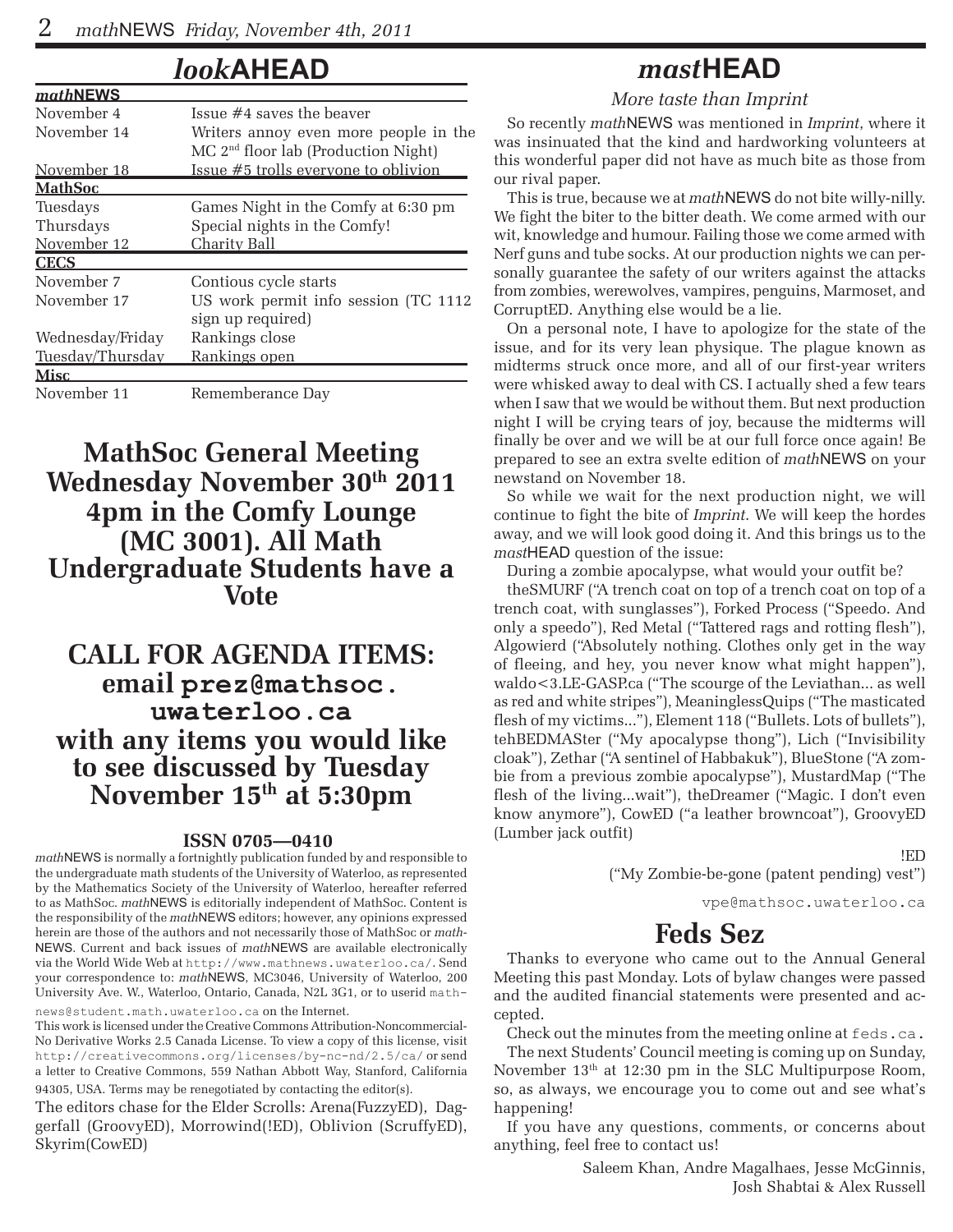## **Prez Sez**

### *It's not the end of the world as you know it*

Hey Mathies! Midterms are probably over and hopefully the marks are to your satisfaction. If they aren't, it's not the end of the world. Be sure to seek out help so you can do better by the time finals come around. Anyways, this is what I've been up to these past 2 weeks.

The Student Success Office recently held orientation feedback sessions with leaders from all faculties. There was a separate session for each faculty; the math one was held on the 19<sup>th</sup>. The meeting focused mainly on the structure of the week with respect to it being shortened. Other topics that were to be discussed such as FOC structure changes, were not brought up, which is concerning. Issues involving moving in of leaders because of co-op (and none leaders because of weekend convenience), attendance of the scheduled middle of term events because of people just going home for a long weekend and co-op students still having interviews, and others were discussed. The manner that they were looking for feedback was manipulative if done on purpose as it was very susceptible to bias. The decision on the shorting of the week will be made at the November senate meeting.

On a lighter note involving Orientation, applications are now available for FOC (Federation Orientation Committee) members. Basically, these are the people who are in charge of planning and running orientation week. To find out more visit http:// www.orientation.uwaterloo.ca/leaders.php.

MathSoc will be holding our termly General Meeting on Wednesday November  $30<sup>th</sup>$  at 4 pm in the Comfy (MC3001). What makes this meeting important is that all math undergraduate students have a vote. If you're wondering why you should show up, think about Pi Day, the tutorial center, MathSoc office staplers. MathSoc gets your money every term, so we need to make sure that you have a fair say in how it gets governed and ultimately spent. This is where you do that. If you would like to bring forward any items of business, feel free to email me by November 15<sup>th</sup>.

CnD renovation planning is coming along nicely. We decided to get wood laminate flooring because it will give a more completed look of the renovations and give a classier look. We will also be shifting the wall out until right before the balcony door and back to between the slushy machine and the inside closet.

To get more details on all of this, go to the mathsoc website and check out the exec blog at http://mathsoc.uwaterloo.ca/Blog or email me and I'll be happy to respond to any concerns or comments. My email is below.

Until next time.

Andre Gomes Magalhaes Presi-

dent

prez@mathsoc.uwaterloo.ca

**Due to midterms and Humans Vs. Zombies, Rainbow Mathies will not be appearing this week. It shall return in two weeks time, I promise!**

(define this (not cool))

# **VPA Dances Interpretively**

*\*cat-daddies\**

This week I come to you with news of events, rather than boring committee nonsense. So without further ado, here's what's coming down the pipeline:

- **Resumé Critiques:** When? Thurs, Nov 9 @7-9PM. Where? MC 3rd Floor Comfy Lounge. What? Round 2 of Jobmine applications have started. MathSoc held a resumé critique night this past Wednesday and will be having another Thursday of next week. Drop by, and we'll help you turn your resumé around!
- • **Mock Interviews:** When? Nov 15 @5PM & Nov 17 @7PM. Where? MC 3rd Floor Comfy Lounge. What? Practice answering the tough questions under pressure and learn what will be expected of you in real job interview situations. This is not a lecture; it's an opportunity to think on the fly and to talk through your answers.

As always, questions can be directed to vpa@mathsoc. uwaterloo.ca. Stay tuned for more great academic events in future issues of *math*NEWS. Cheers!

P.S. If you don't know what "cat-daddies" means, you should definitely look up "cat-daddy" on YouTube. After all, everyone loves a mathie with mad dance skills.

> Bryanne Pashley Vice-President, Academics

# **VPE Sez**

Charity Ball is coming up next Saturday, the 12<sup>th</sup>! Tickets are still available - but only until Monday, Nov. 7<sup>th</sup>, so get them fast! Charity Ball is an annual formal dinner and dance held at Fed Hall in support of a local charity. This year's theme is the "Math Hatter", the charity is the Ontario Federation for Cerebral Palsy, and the night is going to be lots of fun! So grab your friends or your date and get your tickets before they sell out! (Tickets available in MathSoc).

Variety nights and games nights continue to run, the former on Thursdays evenings (with the details differing week to week), the latter on Tuesdays at 6:30pm in the Comfy Lounge (MC 3001).

Stay tuned to the MathSoc website (mathsoc.ca- new URL!) or the Facebook page (facebook.com/MathSoc) for continuous updates about all upcoming social events!

Alex Russell Vice-

President, Events

## **MathFOC Sez**

### *Applications are open!*

It is that time of the year again, the time when applications for FOC open up. Do you want to make Math Orientation 2012 the best one yet? If so, then you should apply to be MathFOC 2012! To find out more, check out http://orientation. uwaterloo.ca/leaders.php.

If you have any questions about it, feel free to talk to any one of us!

> MathFOC 2011 Gee, Heather & Jesse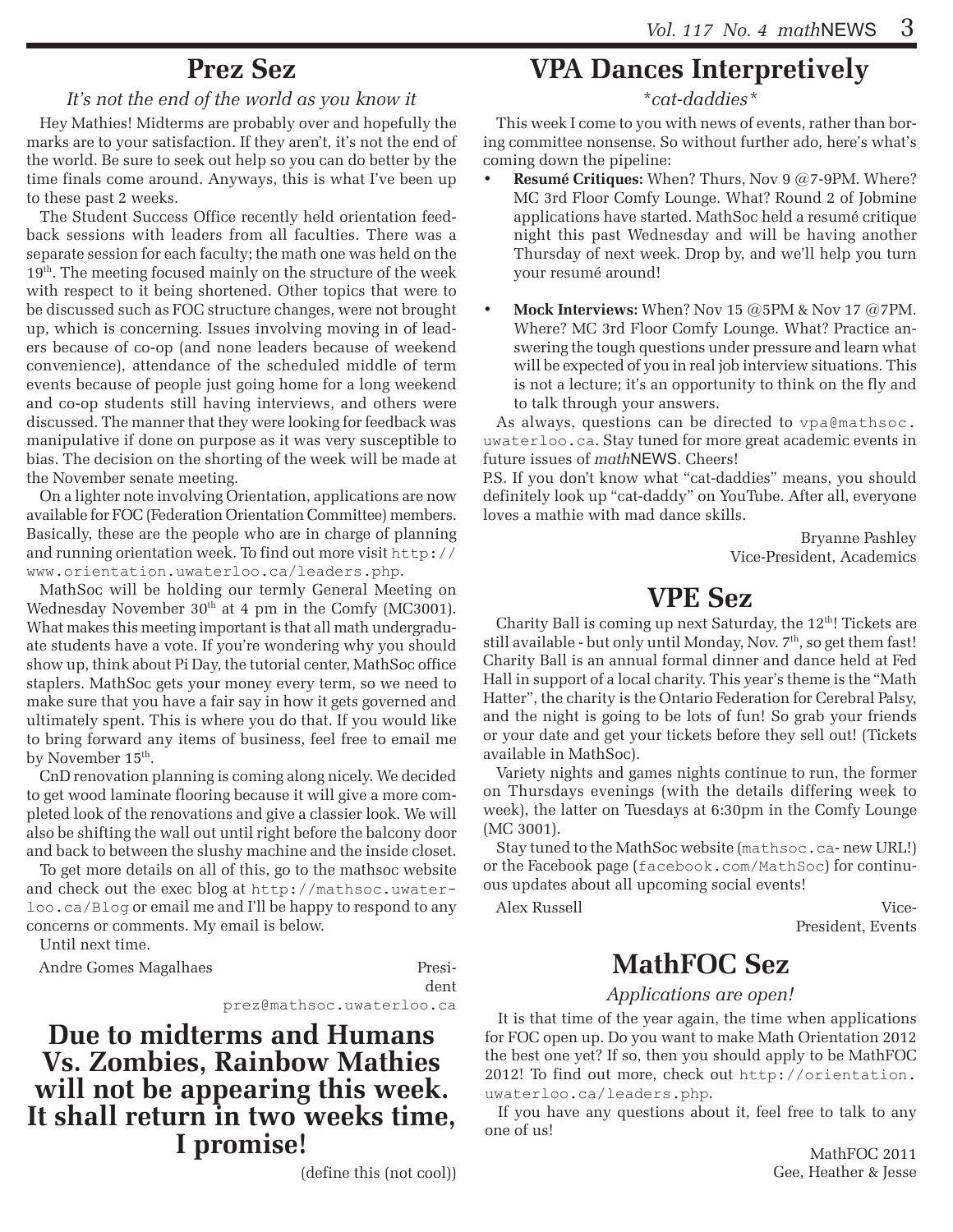# **Math: The Forbidden Knowledge**

### *And should remain that way*

As an Arts student, math has always been a level above me. I don't mind, because as an Arts student I have more beer and a much better women to men ratio in my classes, but I digress. We Artsies tend to respect math as the people who figure out the complex stuff that the rest of us apply to real life. I can't count the number of times in a Stats class that my professor has motioned towards the mythical MC and said, "That works because the Mathies say so."

As respectful as I am, some things in math really bug me. These are them:

- 1. Multiple guess questions on math tests. Math is really hard for us Artsies and I want to get all the credit I can if I have to do mathy things. I demand part marks!
- 2. Symbols can mean different things,  $\Sigma$  can be a summation sign or the item covariance matrix. You know, you could use new symbols; we won't look down on you if you have some symbols not from the Greek alphabet, I promise!
- 3. On that note, what is with the use of English words with different meanings? My roommate was trying to explain how in Topology (the study of spinning tops??) there are open and closed sets, but they can be both. Both?!?! Things cannot be both opened and closed! Those words are mutually exclusive! The second something is open it ceases to be closed! Choose some new words; call them nice and evil sets with half bad ones in between or something. Anything that would make it more understandable (or is that a plan…?)
- 4. And my last point about symbols/words: why must they be different all the time? My program uses *n* for the number of occurrences but I have seen *f* used in the same place for frequency of occurrences. I'm always hearing that math is the universal language…
- 5. MC is a labyrinth. I went to the  $6<sup>th</sup>$  floor; I still haven't recovered. I am pretty sure the walls move when you aren't looking. And don't get me started on how hard it is to find a bathroom…
- 6. Why use an *x* as a variable? It looks just like a multiplication sign. I know you can use a dot but I only have to take three math classes (2 of them Stats) in my whole university career, you are confusing my artsy brain!
- 7. And as for *x,* why is it always different? I have found that stupid thing like a million times and it's never the same! Really, can someone just find *x* for me once and for all? Please?!?!?

# I am the 10 Percent <sup>(truth)</sup>

I was born with a recessive gene. I can't use a normal pair of scissors and have to make do with a knife instead. When I write with a pencil my hand always gets smudged. When I meet someone new, I always have to think twice before I shake their hand. I wear my watch on my right wrist. I always lose arm-wrestling matches with my friends, and they never want to play on my terms. I have to live through life with my best hand being restrained by social norms.

I am left-handed. I am the 10%

## **N Things MathSoc Should Sell But Doesn't**

As someone who watches the woeful under-performance of MathSoc's current set of novelties in the marketplace with a mixture of amusement and disappointment, I would like to humbly suggest a few updates to MathSoc's product lineup that will indefinitely increase sales at a continually rising exponential rate. Yes, "take me to the limit" shirts are great, but as any sadly deceased business tycoon will tell you, sometimes you need to move with the times. As such, the following items need to be put on the production lines immediately , regardless of budget, indecency, or blatant offensiveness to other faculties:

- Arts-Themed T-Shirts: While hard-core mathies, Laurier arts students, and even our own *math*NEWS are all quick to come up with clever ways to insult UW artsies, CS tells us that in real-world applications, efficiency is everything. As such, a quick and systematic approach to mocking other students is needed if we are to mantain our arrogant reputation before a quickly growing arts faculty. Lines such as "Gift a ob  $\int F \, dx = 0$  may be to confusing for some artsies to understand, but slap the words "UW Faculty of Arts" on the shirt, and they'll buy them up anyways, proud that the math students finally appreciate the hard work they do.
- **Engineering-Themed T-Shirts:** Picture a group of stickfigure engineers with giant sledgehammers, slaving over a huge concrete block with the caption: "Engineers, you're all TOOLs!" Nuff said.
- **Black Tie Stickers:** Everyday, MathSoc gives away thousands of pink tie stickers for faculty-approved calculators. In the interest of everyone, MathSoc should start a black market for black tie stickers that can approve *any* calculator, even ones with integral buttons, quadratic equation solvers, and artificial intelligence so they can do your tests for you. And eventually turn into Skynet-esque supermachines that don't need a human in the loop anymore.
- **Math Posters:** Who could resist psychedelic-coloured sinewave wallpaper for their hippie hangout? "DOOD, that curve goes on FOREVER!"
- **Vintage** mathNEWS Issues: They're a great investment for ACTSCI students. They have no value, but neither do half the stocks in today's economy. Moreover, they'll never lose that value-unlike the other half of today's stocks. *[Editor: You can pick up back issues for free from MathSoc or MC 3030!]*
- **Porn:** CosMATH politan was one step in this direction, so it's easy to imagine MAXIM-A or MATHBOY, right?
- **Grad T.A.s** :They're already essentially your bailout for every first and second-year calculus assignment, so it's just a natural progression to sell them out as math-whores, right?

abs(Truth)

### **Do you have something that you want to submit? Come out to a production night or email us at mathnews@gmail.com!**

Σ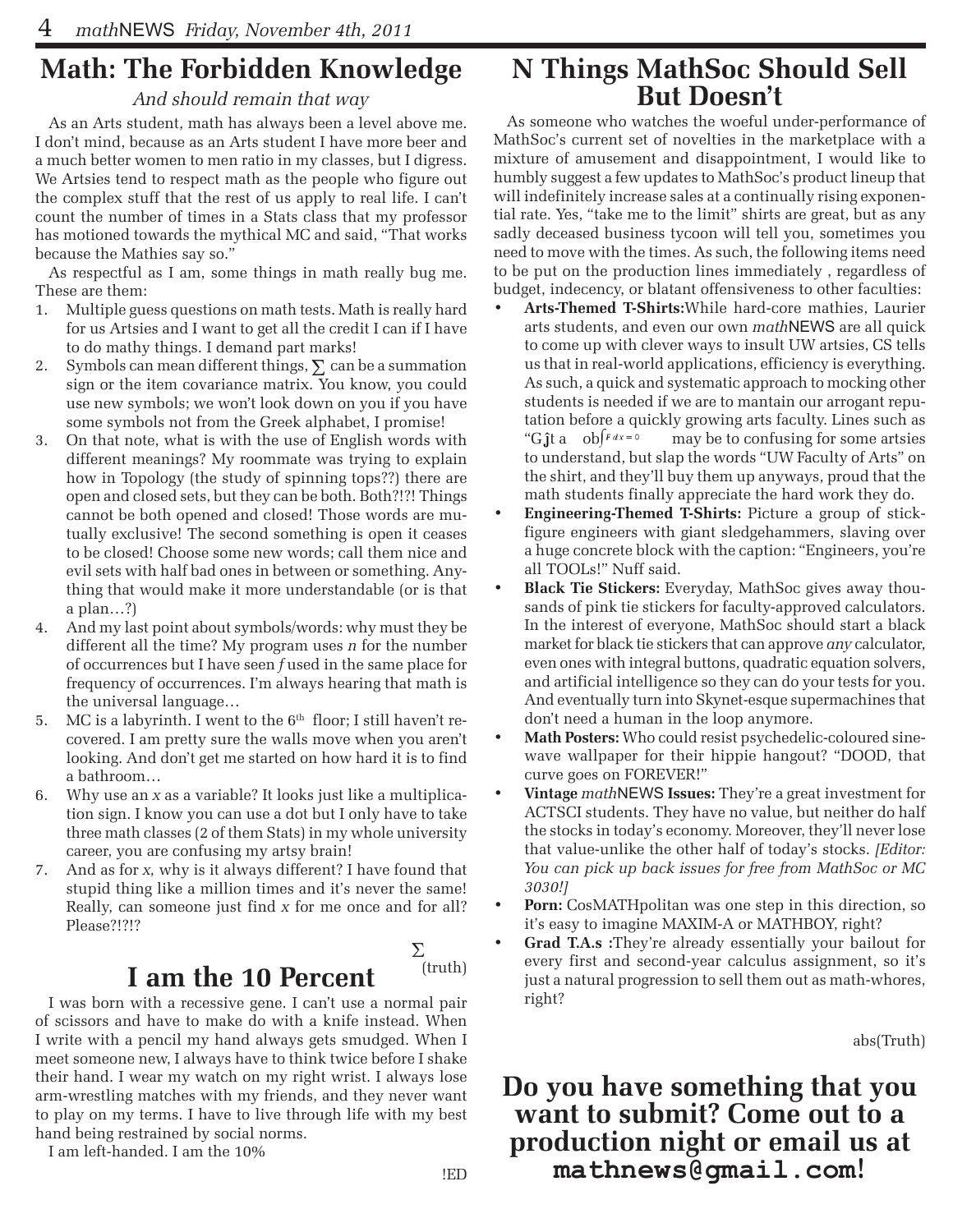## **Sweet and Sour**

#### *Sour*

Am I 'weak' for wanting to cut my losses and run?

Absolutely not. You're smarter to drop a course if you believe it will turn into a failure (see my last *math*NEWS article). If you drop at this point in the term (between weeks three and ten) you get a WD (late WithDrawal). Provided you don't get many of these in 1A, or many of these in general, you have nothing to worry about. Heck, I have one on my record.

If you are concerned you will get too 'many' in 1A, or in general, visit your advisor.

By WDing you can now concentrate on your other courses, and hopefully get through them with flying colours.

Note: In some circumstances a student in 1A can WD math courses (Math, CS) up to the last day of classes at noon. Please speak to an advisor to see if this applies to you.

#### *Sweet*

I usually "attempt" to be funny, but today I thought I'd give you a little memory boost.

The top 10 things I want you to remember from orientation week:

- 1. You're smart. There is no other way to get in the door at UW.
- 2. No matter how things are going, you're STILL smart! You are still among one of the few who was accepted to UW for math.
- 3. Difficulty in math at UW is NORMAL. You are NOT alone. There are lots of sources of help: the tutorial center on the 4th floor, your instructors office hours, your TAs office hours, your academic advisor…
- 4. Sleep; not in class. Believe it or not, but your body needs about 8 hours a night.
- 5. Get out! Visit friends, meet people, make sure you are connected to the world outside your dorm/M3/DC/MC. There is one, it's not just a fable!
- 6. Pick up assignments. If you don't, you may be destined to repeat the same mistake…
- 7. Monitor your physical health. If you are ill visit Health services! http://info.uwaterloo.ca/infoheal/\_ home/index.html
- Monitor your mental health. Visit counselling! www.adm. uwaterloo.ca/infocs
- 9. Keep in touch with family. Be honest, and let them know how you're doing.
- 10. Don't cheat! I know it gets more tempting as the term wears down — but live your values! Hand in something, even if it's incomplete, so long as it is your work.

Riley Metzger, Academic Advisor and Stats Instructor

# **ZOMBIES**

*An invincible view on the local Zombie Apocalypse*

I'm sure everyone noticed all the nerf guns and headbands over the past week. In case you weren't aware, there was a zombie apocalypse. Not any old fashioned zombie apocalypse either, this one seemed to be a new potent strain of zombifying disease. Based on the reports it seems that infection caused an increase in brain function and a need to consume more brains. Testing confirmed that Zombies have better oral communication skills as well.

Now I'm not saying you should just run off and get infected because of midterms coming up. You should be aware of the potential side effects before pursing this permanent procedure. Regarding the new brain fetish you may experience: If you do not consume brains every couple of days you will starve to death. Unfortunatly these brains must be human, and frankly humans just don't procreate enough to support the Zombie populaces. Now this isn't to say that being human is fun. You live in constant fear of being jumped by super-intelligent Zombie squadrons. Being trapped in a bathroom is not fun, unless its the meta-bathroom in MC605b, in which case you can exit through RCH fairly easily. Knowing that your loved ones will someday shoot you in the head or defile your corpse is mildly comforting or horribly disturbing, both of which are forbidden feelings in this faculty. In general, expect to suffer. It's an apocalypse.

Friday: 1800 hours. Sniper teams Alpha and Beta camping out in RCH. Radio is being jammed. Orders say hold position for the chopper. We are immune but we can't risk the humans shooting us in the dark. Clock ticks by... 1830, 1900, 1930... the call isn't coming and all is lost. Suddenly the commander bashes in through the door - we are needed. Every corspe in the dark needs to be shot. Zombies loom from the shadows. We are being stalked. The fact that my thoughts are read to myself aloud by William Shatner begins to be disturbing. That - Shadow - Just - Moved. A flash of orange and it's down. BetaOne has first blood. We charge through the darkness and encounter the Doctor. We take out the zombie guard and proceed to the zombie extraction point. We meet a survivor on the way there. Cowering. The poor soul. Five zombie ambushes later we arrive. Nobody is there. Dark empty lot.

Then it came. The Horde. At least fifty strong - marching around their glorious leader amidst the smoldering ruins of whatever structure had been there. They spot us. They turn. Now they are coming - more from the darkness all aorund us. Twenty meters they halt. Cries of hunger shiver through the horde. A yell. One responds. Then what everyone was waiting for. They all scream and charge. Here THEY come. I had the gall to charge headfirst into the zombie hordes. It was then that I learned that for all their numbers they still feared me, for I feared them not. Seven fell before one actually came close enough to infect me. My gun jammed. I rammed the clip out, swung the foul creature around as it grasped the barrel of my rifle, rammed in the next clip, cocked back and fired. Untouchable.

If I have any advice to the future humans and zombies of the apocalypse it is this: No Fear. Fear is the enemy. If you fear the infection then it is already flowing through your veins. If you fear death then you are no undead horde, you are already dead.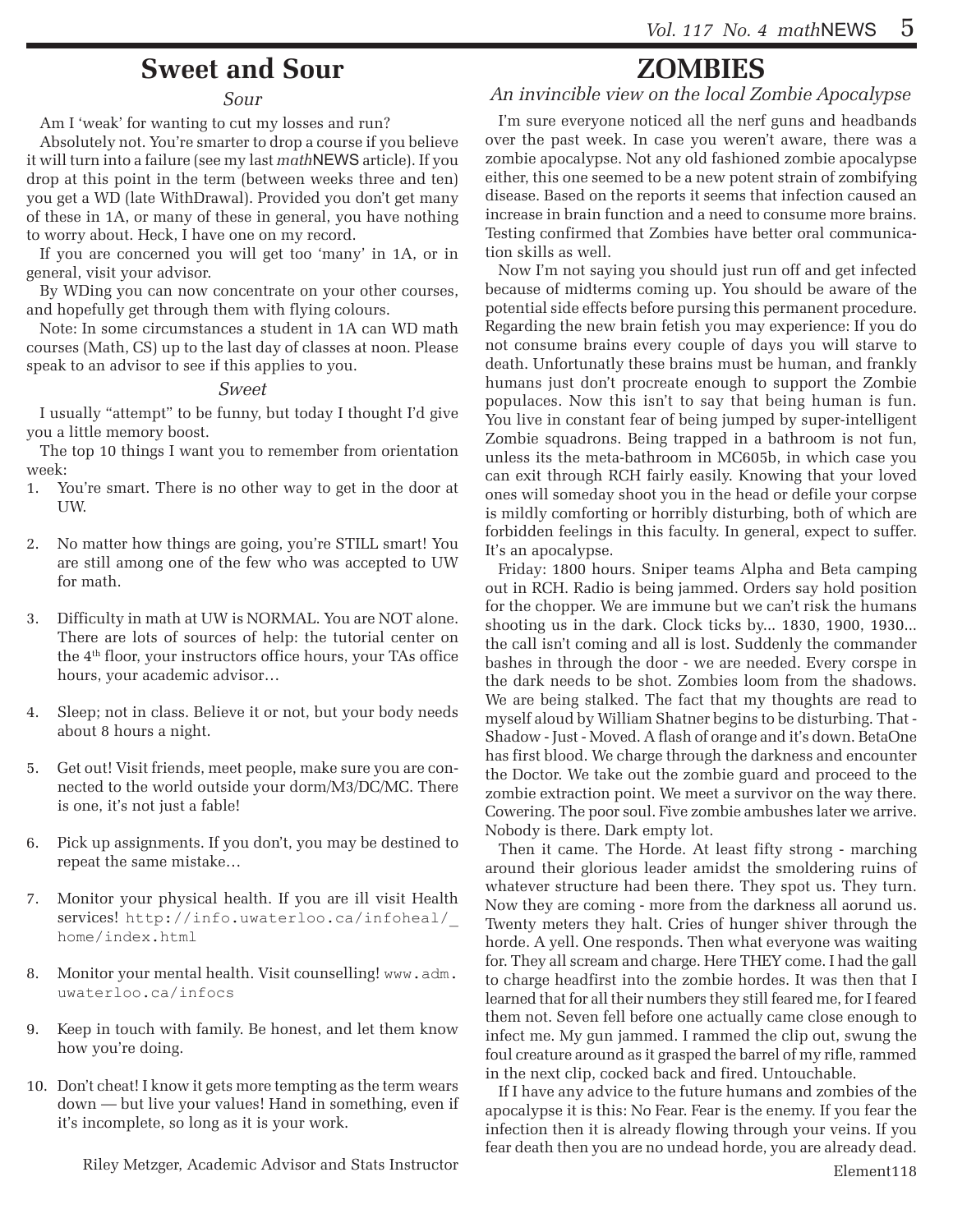# **She Loves Me, She Loves Me Not**

*An Application of Variational Calculus*

*Disclaimer: If my specific use of the feminine pronoun offends you in any way, please feel free to substitute which pronoun you prefer everywhere in the article. Writing it in this fashion makes it easier for me. The general method probably applies to anyone.*

*Disclaimer 2: I know almost nothing about this sort of thing; it is merely a model intended to be humourous and possibly enlightening. And hopefully it makes her laugh.*

Suppose you're trying to figure out how much someone likes you. This is typically near impossible, even if you do just ask them (turns out this is probably not recommended). That is, it's really hard to find a function *y(t)* that describes how much she cares about you. Enter the variational calculus. We'll attempt to maximize a functional that roughly describes a total amount of apparent affection over a given period of time, in terms of the independent variable t, unknown function *y(t)*, derivatives of *y(t)*, and perhaps a given function or two. Call the functional *L(y)*, for love, obviously. It will be a definite integral with respect to t. Note that we use \*apparent\* affection, since it's not always easy to tell what's going on.

Suppose we consider, for simplicity, the time interval [0,1], where *t=3D0* is probably the time where you started having feelings for her. Now, normally in a problem like this, we assume that the function is continuous/C $1/C^2$ /etc over the interval; note however that it's possible that a piecewise function could describe the situation more effectively: that is, if you do something (awesome for)/(awful to) her, her affection level could jump in a discontinuous matter. So we specify that we'll maximize our functional  $L(y)$  over a subset of the space  $Y = 3D \{ y \in C^n[0,1] \mid y \}$ has finitely many jump discontinuities }, where we'll determine *n* later so as to make our lives easier. This is done simply by splitting the integral at the jump discontinuities, and specifying boundary conditions for *y(t)* based on an estimation of what each action did. Essentially, we solve the problem for each interval separately. Hence the rest of this article will deal with the one interval case, where we assume that the interval is of length 1.

So we'll find the Lagrangian for *L(y)* (no, not kinetic minus potential, it's the integrand). A good shot at it is this one, here:  $y(t)$ -sqrt $(1+y'(t)^2)$ . It's not a bad model, for the most part, because we intend that the apparent affection level would be proportional to how much she actually likes you, and that typically, no matter how her feelings change, it appears as though she likes you less. Note also that the negative of the Lagrangian gives you a pointwise convex function, so we are guaranteed a unique maximizing function.

We'll restrict the problem, as well, by adding constraints *y(0) A, y'(0) =3D 0*. We justify this because theoretically, how much she likes you is a defined value, and we note that at least for a small time, it'll probably be close to constant. The variational approach gives us natural boundary conditions, but in this case, the conditions don't do very much for this question if the above are satisfied. This part has been brought to you by hand-waving; it has also been brought to you by the practice of making things easier to solve.

Plugging the Lagrangian into the Euler-Lagrange question, solving the resulting DE, and applying the intitial conditions (I guess that this is non-trivial, but it's also ODE bashing, and I do enough of that in my courses as it is, so I'm not showing the steps) gives us  $y(t) = 3D \sqrt{3}t(1 - t^2) + A - 1$ . Observe that as t goes from 0 to 1, this actually decreases. Also, observe that's it's a circular arc. (See figure 1) Interesting! What we can conclude from this is that if you were to leave her alone, and didn't do much to attempt to impress her, the amount of affection that she actually holds for you will decrease slightly slowly, and then begin to absolutely plummet after some time.

Hence, your loved one will likely not grow in affection for you over time without you doing anything, and will likely begin to like you less as time goes on, unless you do things for her.

What a depressing conclusion. Good luck. We all need it.

Scythe Marshall



*Figure 1: The derived function*

Now, we must explicitly find our functional *L(y)*, so that we can maximize it (this is not Pure Math, so we actually need concrete stuff with which to work; I know, it pains me too).

# **10 Reasons to Have Sex in Math**

*Seriously, these all work!*

- 10. Memes. Use enough memes and mathies will be all over you faster than a Chuck Norris punch.
- 9. Misunderstanding one of your prof's *prof*QUOTES as literal advice.
- 8. Being a transfer student from a faculty that is not engineering.
- 7. Copious quantities of alcohol.
- 6. Novelties shirts. They really work!
- 5. Out-of-town intrigue from being transfer student.
- 4. Alcohol combined with any of the above.
- 3. Being me (i.e. tehBEDMASter)
- 2. Kittens. Cuteness is a major aphrodisiac. Ever wonder how that crazy, cat-obessed prof met his wife?
- 1. Writing this column in bed. brb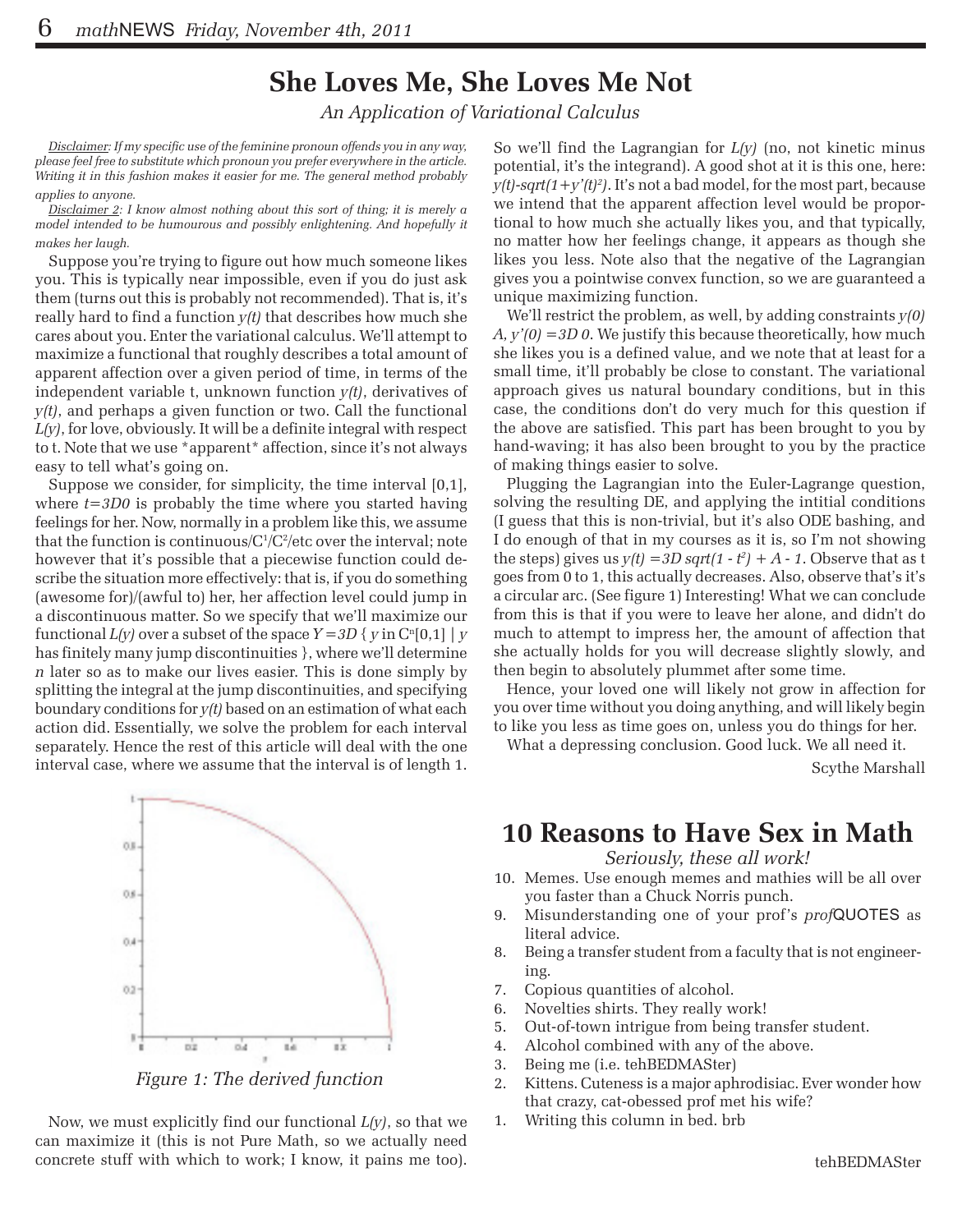## **Because I Can**

### *Or was it because I Tin?*

When I wrote my previous article, I neglected to consider that Halloween itself was a production night. Thus, last week's article would have been more appropriate for today. Given that I do not have access to a time machine yet, I cannot retroactively change this. I must find new inspiration for today! So, here are some ideas to keep you sane for the last month before finals.

- Stop all social interaction. For the last month, lose yourself in your work, and spend every waking minute working. This will hopefully result in excellent marks but social difficulties. Who cares about those, as long as you're on the Dean's Honour Roll.
- Drop classes. If the workload is getting to you, reduce your number of classes until it is something that you can handle. That way you can maintain your alcohol consumption while also maintaining your GPA. You may get reduced to being a part-time student, but that's half the fun!
- Embrace the insanity. Get caught up in the insane schedule you have to follow. Keep going from the second you get up to the minute you fall asleep at night. Relaxation will become a pipe dream, and your life will be consumed by work. The remainder of the term will pass in a haze, as you never really know what is going on but go through the motions perfectly.
- Take up even more things to do. Contrast enhances experiences. If you spend almost all your time doing academics, take up some sort of sport that requires the utmost concentration. That way, when you switch from one to the other you'll make your mental engine backfire, and kickstart you back into realizing what is going on. Unfortunately this doesn't last long, and you merely flip-flop between states.
- Tough it out. Schedule time for everything then stick to the schedule you decide. This will most likely mean that some things will not get done due to lack of time, but this is forgivable. Sanity is worth the drop of a percent or two. Looking back at this, this was not so much "specific things to do to add weirdness to your life", but actually could be construed as vaguely useful. I wonder if I'm sick or something…

MeaninglessQuips

# **N Things to do in a Morph Suit**

*Waldo hopes there's one that has red and white stripes!*

- Show off some crazy spirit
- Lose your identity
- Act like a ninja!
- Cause strangers to fall in love with you
- Pretend to be a superhero
- BE a superhero!
- Fulfill theDreamer's dream of becoming Spiderman

## **Stress Relief**

*The Fun Way*

With midterms coming to end and exams on the near horizon, it seems that everyone has a build up of stress. Everyone should partake in some form of stress management. Going away from the conventional means of relieving stress, I highly recommend throwing objects. As Hallowe'en is just finishing up, the ideal object is currently pumpkins. They smash nicely when thrown at the ground but I highly suggest saving this practice for outside as it is quite messy. If you prefer an object to throw which is cleaner, I suggest ice. It breaks into many little pieces upon being thrown onto a hard surface. Ice also has a very nice noise associated with smashing. The ultimate plus side of ice is that if you throw it outside, you don't have to worry about cleaning it up afterwards. Other items which are useful for stress relief are small fruits and vegetables which are in the process of decaying. If you aren't going to eat them, you might as well get some use out of them.

Once you have chosen your object of stress destruction, you must find a place to throw your object. I highly recommend outside if you plan on receiving your security deposit back when you move out. If you insist on throwing your object inside, I suggest taking advantage of the unlocked room of an particularly annoying roommate although I will not be held responsible for the outcome of that activity. The ideal spot has hard surfaces which aren't too dirty. When you find a suitable spot, pick up your object and throw it towards the ground. You may decide to throw it into the air and let gravity take over, but throwing it towards the ground is much more satisfying. If large chunks of the object remain, pick it up the pieces and throw them again. Repeat as needed. If you feel you have relieved your stress, your attempt has been successful. Return to your prescheduled studying and realize you have successfully diminished the amount of studying time you have remaining. Good luck!

Eleven

# **Using English Correctly**

Using correct grammar and spelling is important, especially when you are attempting to make a convincing point. Their are many mistakes that everyone makes when there writing, and that wasn't good and one should make a effort to avoid them. There are simply two many possible errors to list, here are some that you should have avoid.

Firstly, the most common errors was when you're tenses do not match. Four eggample, something had happening in the past should not be giving the tense of the future. Its very important too keep you're tenses in check.

Another error that a bunch of students are make is the incorrect use of comma splicing. Splice comma are unfortunate because they make many sentences joined together when they should not be, and this will be bad, commas should not splice when the sentences are suppose to be two different sentences.

In fact, you probably no alot about what grammar is correct. Most importantly, if you see someone who make incorrect and bad English, especially on the internet, you should take you're entire efforts to correct any small typo they might have had made. It is of utmost importance. You will immediately disapprove their point, and make them look dumb while you become smart.

*[Editor: \*sick\*]*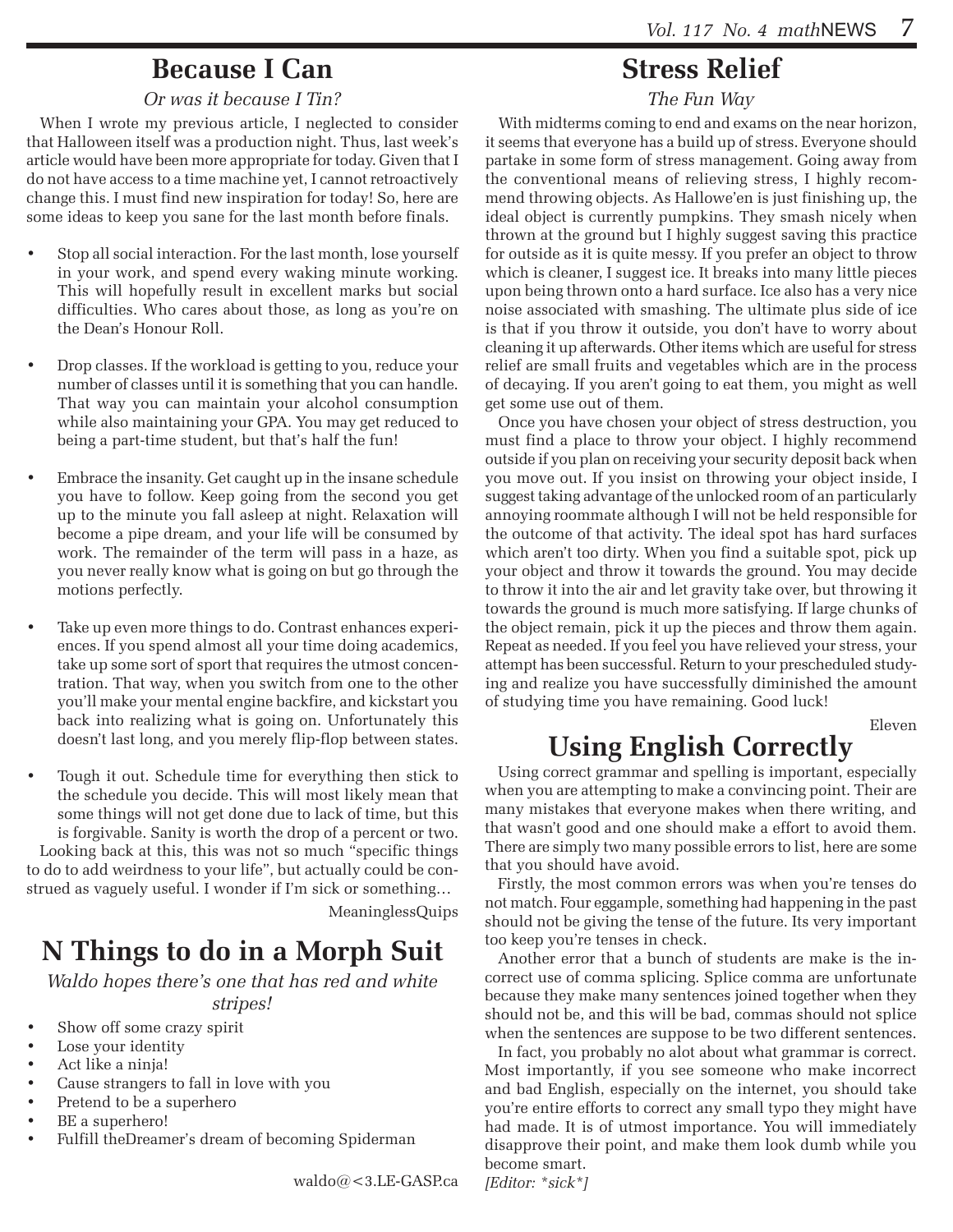## **First Year Funnies**

*Take One For the Team* 

3 Wedre goltinz istoalby, mosh of flar sondesforsumat Byulde, tame this prints, mbhliysBudge math othdowts asonke hambibadent, lehst

they can test you on is what went on in class. Understand that and you're set. To me, the true test in university isn't an exam. It's group work.

In high school, everyone loved group work. It was a way to work with your friends, have someone else be accountable for your actions, and generally, just do nothing. In university, that is not the case. Everyone has different ideas on what ideas to go with, and unlike high school, you probably don't have a personal relationship or friendship with everyone (or anyone) in the group. It can be a recipe for disaster. Luckily, there are certain types of people appear time and again. If you know how to manage each type of person, you can manage your team. Behold, the 5 stock characters of groupwork.

- The Second-Guesser: The Second-Guesser is the one person in the group who just doesn't commit. If the rest of the group comes to a consensus on something, you can count on him to throw it all away. It's not that he hates every idea that's been tossed around. It's more that he feels that there's a better one. The fact that he has not once thought of this idea doesn't deter him. The Second-Guesser just can't deal with the uncertainty of a project having a weak spot. Generally, the best way to deal with them is to reinforce that no idea is perfect, and tell them to grow a pair.
- **The Arguer:** The Arguer is exactly who they sound like. They just don't agree. Ever. Characteristics of The Arguer include arguing irrelevant facts, suggesting that a proposed idea is worse than doing nothing at all, and managing to piss off groupmates who have only known her for 2 days. The only benefit of having The Arguer is when they are faced with a legitimately good idea. They'll sputter and struggle to find an issue with it before admitting defeat and saying 'Yea. I guess that might work.'
- person just don't give a shit. Ask them what they think of an idea and the response is invariably, 'Sure man. Sounds fine'. They'll do the work required of them, and it won't be bad, but there's a 0.0% chance of them actually taking initiative to do something. These guys are underrated. While most people dread the thought of someone who doesn't care about the project, I find it makes me feel better when I do nothing to help out.
- The FOB: Self-explanatory. And way too common at Waterloo. Often, they are the hardest worker, the smartest, and possess the deepest understanding of the project material. I'm often taken aback by the level of thinking they put into their work. It almost makes up for the fact that they are generally incapable of presenting coherently.
- The Organizer: There is no rational reason to hate this guy. The Organizer meticulously works and plans to make sure everything runs smoothly, does is work at a pace normally reserved for bears protecting their cubs, and does everything short of bribing the instructor to get a good mark. So whats the problem with The Organizer? He doesn't understand that every other group member has a life outside of their group and makes everyone feel bad for not doing as much work as him. The worst part is that you can't even say anything to tell them this, lest they get offended and stop working. Your only choice is to accept the moral shaming, and hopefully the high mark that comes with it

Until next time,

MidnightEvo

# *prof***QUOTES**

*Continued on page 12*

There's an interesting problem that I want to tell you, and I can't find it in my notes so I'll make it up.

Resch, PHYS 334

Student: It would seem like you would need a crap-ton of dimensions to make this work.

Prof: You would need a ... umm ... crap-ton of dimensions. In fact, infinite dimensions. I guess you could call that a crap-ton.

Resch, PHYS 334

We should really switch the symbol for the function now, but we're physicists, so we can pretty much get away with murder. Liu, PHYS 363

(About the idiom "quantum leap") It makes no sense! A quantum leap should be a very *small* thing. In fact, I'll give you a quantum increment on your final marks!

Liu, PHYS 363

Always make sure to write down the kinetic energy in terms of Cartesian coordinates. The next step is where the nightmare begins.

Liu, PHYS 363

… and after that, the rest is mechanical; and it should be - this is classical mechanics!

Liu, PHYS 363

(About a graph) It looks like a mess, but that's just because it's astrophysics.

Taylor, PHYS 475

I'll take the time derivative of the equation, and physics will crash through the ceiling… you don't see it coming.

Taylor, PHYS 475

[Monotone] Where was I? Oh yes, I was getting excited. Taylor, PHYS 475

Because you are  $4<sup>th</sup>$  years, I assume you are sophisticated, world-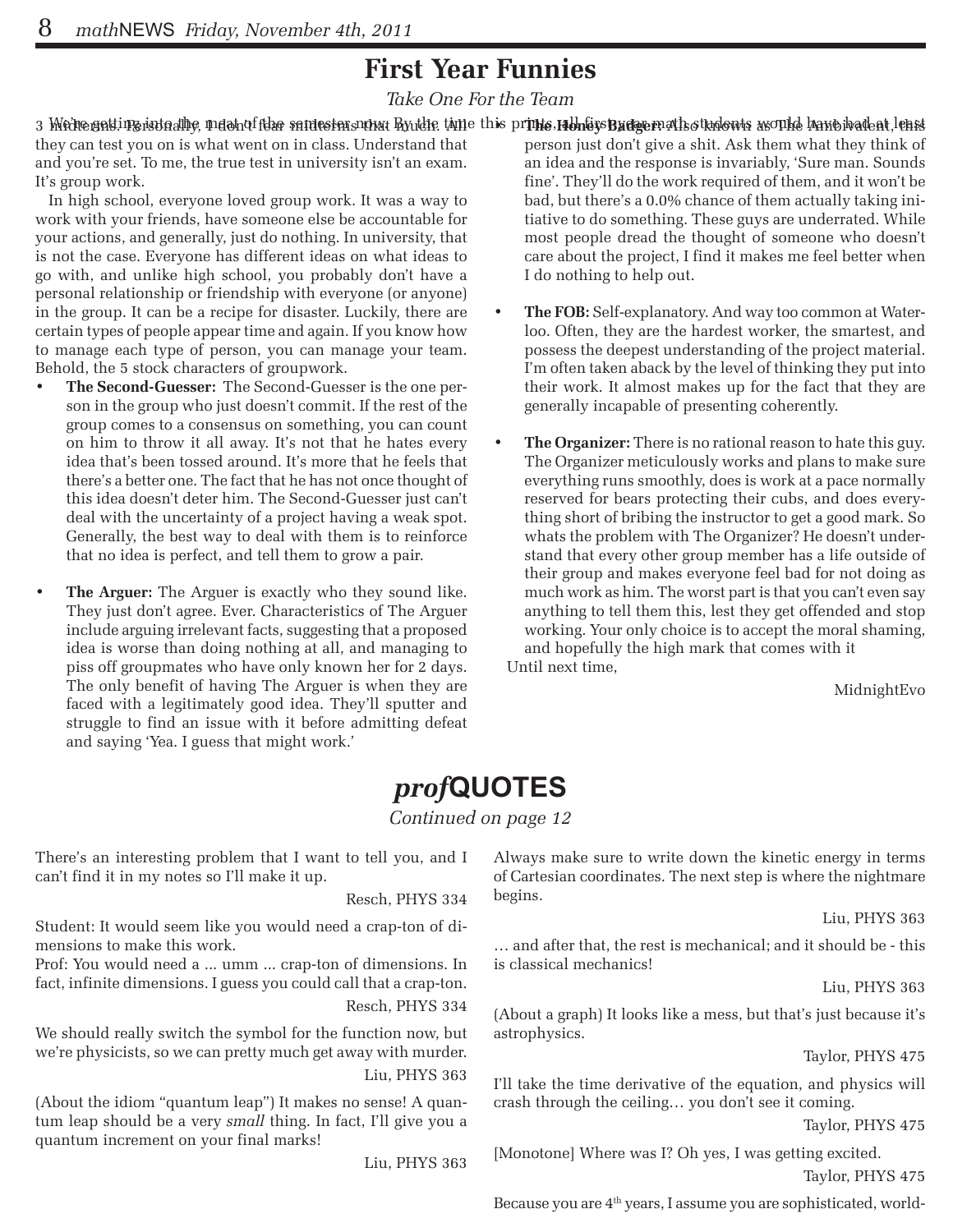### **How to avoid procrastination**

Procrastination is a serious problem for many students. I have came up with the greatest method to avoid procrastination and overcome it. I call this technique meta procrastination, and here is an implementation of it.

First, we define the procrastination function as following:

```
void procrastinate(Task t, Time n)
  {
     t.startTime = t.startTime + n;
      start distractions;
```
 } where t is a task, startTime is when you plan to start the task, and distractions is a task which consists of time consuming hobbies, such as gaming and browsing Reddit.

```
Now, we define the procrastination task: 
task procrastination()
  {
      while(1) {
            foreach(task in IMPORTANT_TASKS)
 \left\{ \begin{array}{c} 1 & 1 \\ 1 & 1 \end{array} \right\} if(task.startTime < System.currentTime())
                      procrastinate(task, delay_time);
                     // delay time is some defined macro indicating how long to
                      // procrastinate
  }
       }
 }
```
Basically, this task looks at all of your current IMPORTANT\_TASKS (ie. assignments, studying for tests, other important things that you should be doing), and then calls the procrastinate function when their start time has passed. You are familiar with this; in fact, you are probably doing it right now, while reading this.

Finally, we have the solution to our problem:

```
task metaProcrastination()
  {
      while(1)
      {
          procrastinate(procrastination, delay time);
      }
 }
```
With this function, we delay the procrastination task itself, hence "meta procrastination". Since it is delayed indefinitely, you will never procrastinate again.

> meta meta procrastinating, theSMURF

### **So Much Indie**

#### *Get me my Starbucks!*

I've got my thick rimmed glasses, scarf, and opened up my mac. I just got back from OWS, and I'm ready to chill. What do? Sipping my *Half-Soy-Extra-Light-All-Foam-Vanilla-Mochaccino*, I load up the latest non-released alpha game available on Humble Bundle. That is, Voxatron, a Voxel (oh, you don't know what a Voxel is? I'm not surpised) based action adventure shooter. It's *totally* the new minecraft, since that's so mainstream now.

Oh, you say you haven't heard of the Humble Bundle, either? It's a site that puts indie games (including not-even-released ones, which are the best, obviously) into bundles and lets you pay what you want for them. You even get to choose if your money goes to the developers, Child's Play, or the EFF. I send all my money straight to humble bundle, because giving money to charity or the devs is too continuous ("too mainstream" is too continuous).

And if you're anything like the soulless RedMetal, you'll give only 1 penny, because having a heart is too discrete (I used "too continuous" twice: too mainstream now).

But too many people know about the Humble Bundle now, because you just read this. So instead I need to get my indie games from Indie Royale, which in 5 from publish date will be releasing 4 "difficult" indie games on a "pay the minimum or more" system. I had to stop playing all the games from the first bundle though, because over 37,558 bundles were sold, and I just can't play such a discrete game.

So now I'm off to play Passage by Jason Rohrer, until one more person hears of it, and then I'll have to move on to things which don't even exist yet.

> Actually Can't Wait Till Skyrim theDreamer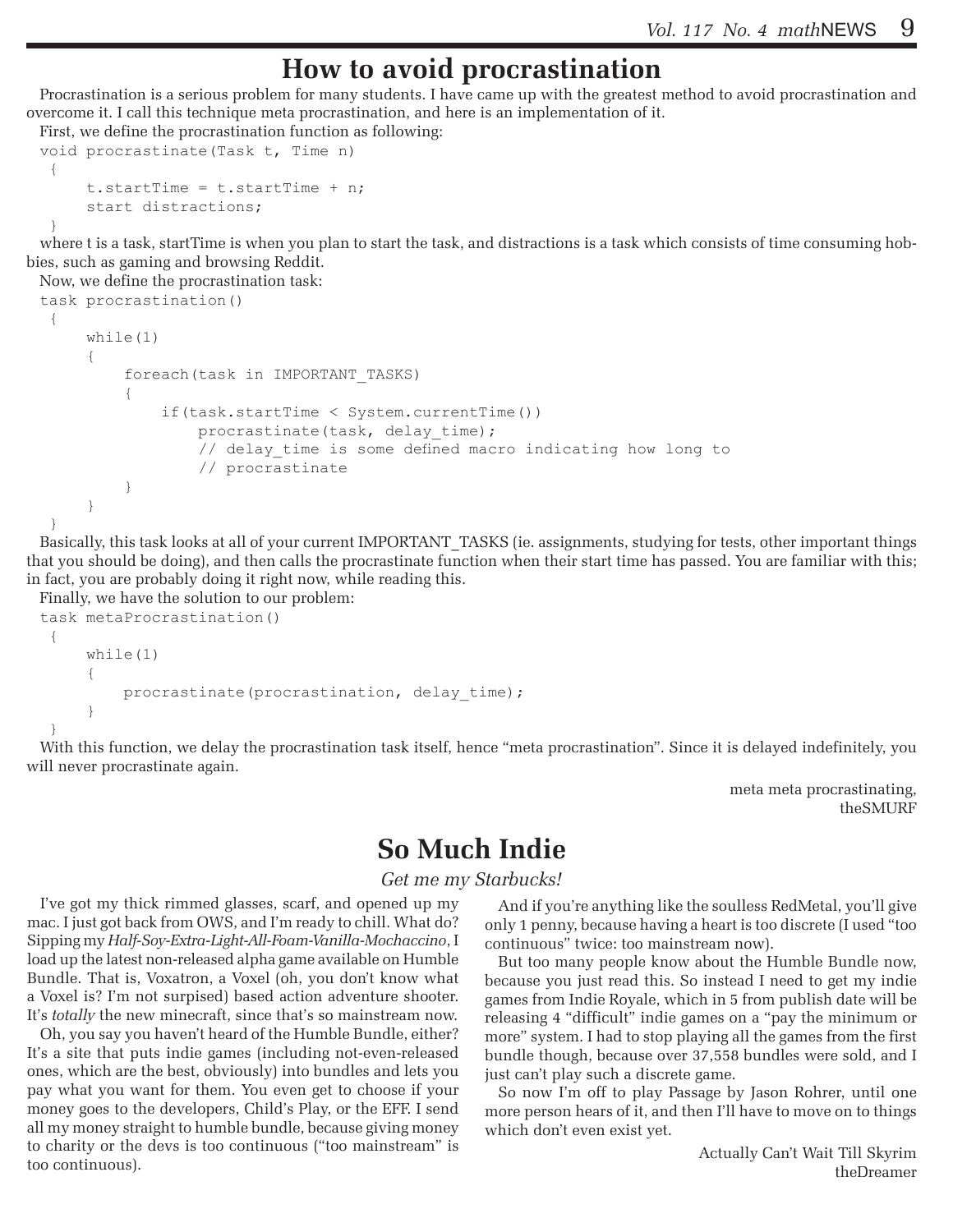## **Orange News**

### *I'll get you, my orange, and your little orange too*

Good evening, and welcome to yet another thrilling edition of Orange News, the only news network that makes even less sense than the CBC.

Tonight we bring you the truly inspiring story of Clark Louise, the brave explorer who has recently successfully charted the sixth floor of the MC building on the campus of the University of Waterloo. The expedition, which began in early 2006, has finally concluded last month, and 3 members of Louise's original team of 223 brave men and women have survived.

The sixth floor of the MC has always been difficult terrain and many MC natives have noted it was absolutely impossible to navigate. Despite the existence of archaic maps, legend has it the terrain and design of the very floor itself undergoes spontaneous metamorphosis, making its nature dangerous and unpredictable. The sixth floor expedition, funded by the Dutch, had one purpose: to completely chart the floor and put an end to the myths surrounding it.

According to the records made by Louise and his bold team, their 5-year crusade began slowly. In fact, within the first year, they have not moved at all, having been stuck in a room with 4 walls and no doors. Upon discovering a door a year later the members of the team who did not starve to death continued their quest, only to find themselves going in figurative circles, always finding themselves in front of the pure math prof's office, which was supposed to have been in the fifth floor of the MC to begin with.

Year 3 proved to be the most exciting, when the team managed to penetrate into the centre of the maze, and have an epic battle with the famed Minotaur. Following the boss battle the team continued through the floor, having successfully mapped most of the Eastern side. They then realized their compass was affected by a magnetic gnome who was following them for a

### **Post-Halloween Stress**

### *Names of actual publications have been altered to avoid lawsuits*

Recently, *Imprunt* claimed they had more bite than *math-*NEWS. This was printed on some blurry black-and-white picture I couldn't make out. Seriously, what was that supposed to be?

To prove them wrong, on our last production night it was decided that one lucky *math*NEWS writer was to be sent down to the *Imprunt* Office to show them what's what. Since everyone else had plans for Halloween after our production night Monday (I wasn't invited), they sent me, the amazing Orange Crush, to bite *Imprunt* back. There was just one little fact they forgot about me…

Long story short, we now have a school paper ran entirely by a staff of vampires. Expect reviews of the new Twilight movie coming out soon, and no garlic allowed in the SLC. But that's pretty much all the change you can expect; we don't think those *Imprunt* people get much daylight as it is.

On an unrelated matter, why was there an ad in *Imprint* for the Schulich School of Business? Are they actually advertising other schools now? Is that okay?

while, so they had to scrap everything and start over. Year 4 was pretty much the same as year 3.

Over the final year, the team basically just ran around screaming and looking for a door to the stairs. Sadly, none of these doors were marked, making them very hard to find. With most of the team dead, Louise had a desperate, last-minute idea. He used the last of their dynamite to blast a hole in an outer wall, and then the team jumped out of the sixth floor of the MC, thus completing their expedition.

The Orange News Editorial Team sent me, your faithful and brilliantly awesome reporter, to investigate what YOU, the real students of UW, thought about this exciting adventure.

A guy whose name sounds like Sheyung or something said "I hate going to the sixth floor for office hours, I always get lost there".

Hailey said "They should go chart the seventh floor of the MC. It's so mysterious". This confirms my suspicions that girls like mysterious guys. Note to self: wear a cape.

Steven said "They should have colour-coded maps that are easier to read. The ones we have now are a little confusing". Yeah, I agree.

And there you have it, folks. Attempts to contact Clark Louise himself for a comment failed, as he already left for a new expedition in an attempt to chart the new, unexplored territory known as the M3.

The Orange Editorial Team salutes brave explorers of all kind. And now, we conclude this edition of Orange News. Remember to have a good week, get a head start on all your assignments, and don't drink and drive. Thank you, good night, and good news.

Orange Crush

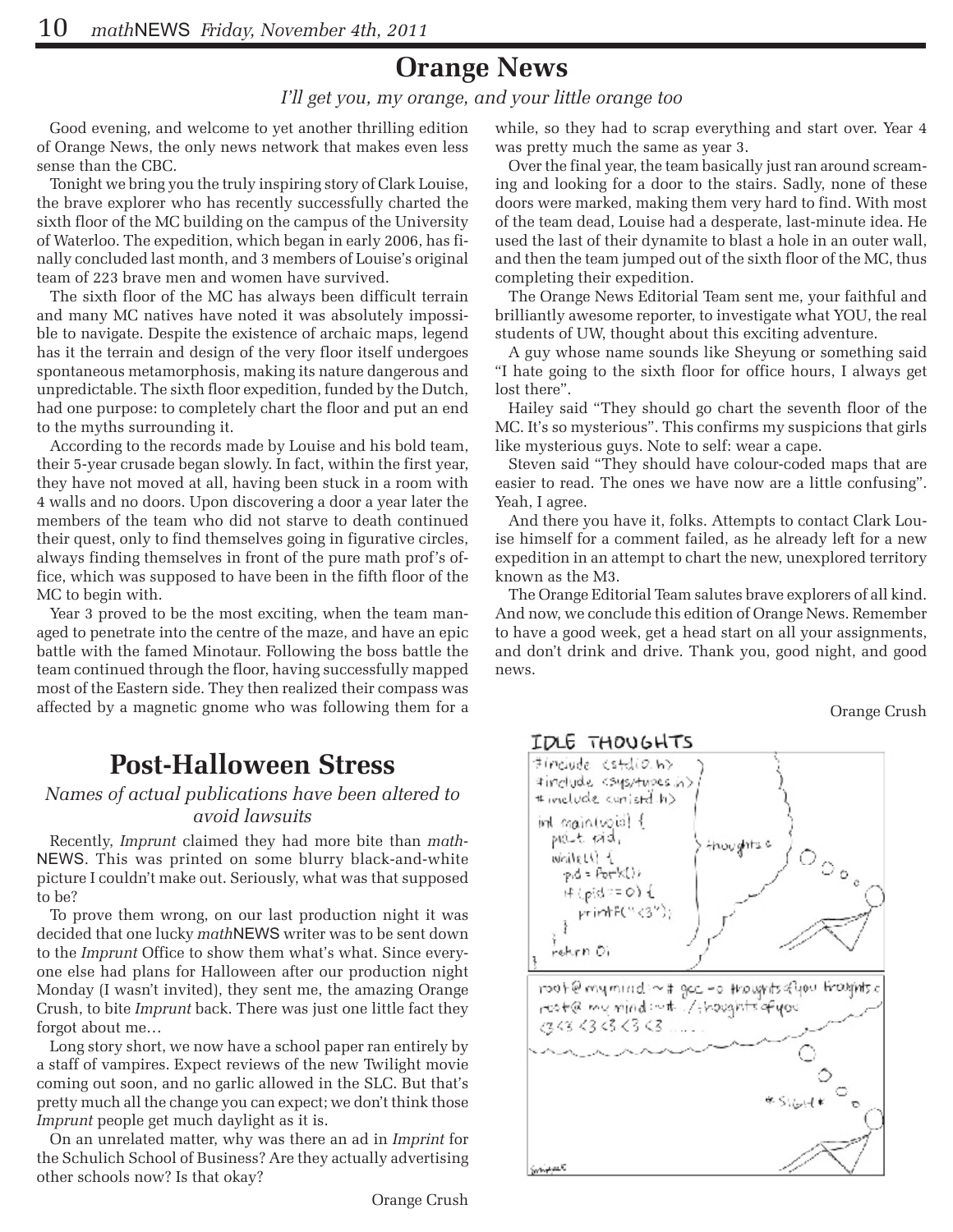## **In Other News**

*With great news comes great responsibility*

- In UW news, the Engineering 6 building is now open. Yes, Engineering has twice as many buildings as Math. But I think it's just because they're compensating for… well, you know.
- In more UW news, the football season is over, and sadly the new and drug-free Warriors have not succeeded at winning any of their 8 games. I'd make a joke about it, but it's too easy, and besides, I wouldn't want football jocks beating me up.
- In local news, the Maple Leaf Foods Corporation announced that the Schneiders plant is about to move from Kitchener to Hamilton in 2014. Actually, I'm sure they'll just shut down here and open a different facility in Hamilton; it'd be dumb to physically move a plant. The Kitchener City Council is looking into ideas to stop the move, which could affect local workers and the community as a whole. Now I feel like having a hot dog.
- In national news, apparently some MP finally sent in a bill to codify date representations. That makes me really glad, because I could never tell what day 05/03/07 means. No, seriously. May 3 2007? March 5? Or July 3 2005? No one knows. At least it'll soon be 11/11/11; I think I can tell what day that is.
- In international news, the Scottish National Party is making a move towards a referendum campaign for Scottish independence. Soon Scots may be able to decide whether or not they really want to be an independent country. Just don't anyone tell Quebec. Oh, and if youre curious, I would totally vote for independence. Hell, I'd do anything Sean Connery tells me to.
- In business news, after the Europeans figured out a relatively smart way to structure and deal with their debt, markets jumped to their highest levels in a while. Just when I decided to short everything because it was going down. Wow, no wonder nobody's hiring me as financial analyst.
- In entertainment news, unfortunately, the new Twilight movie is being released in a couple of weeks. The Orange safety advisory board suggests you don't go to the movies during that period to avoid seeing line-ups of screechy tween girls. Save yourself the headache, people.
- In sports, Canadian Patrick Chan takes the gold in the 2011 Skate Canada International Competition. A Russian girl with a really long name I can't spell won the women's gold. I always find figure skating impressive, particularly because I can't even stand on those things without falling on my ass.
- In other news, let me tell you about my week last week. I had a midterm Monday, and a midterm Tuesday, and a midterm Wednesday, and then guess what? Two midterms on Thursday. And you know those cartoons when they say "well, at least it can't get any worse" and then it starts raining? Well, I figured it couldn't get any worse either. And then I got really sick. If luck was an investment I would short sell myself.

And that's it for In Other News. For more other news, read a newspaper. Have a great weekend everyone, and if you need to contact the Orange News Editorial Team, we're always available at orange.crush.uw@gmail.com. Till next time, good night, and good news.

# **Coldplay Album Review**

*Xylo My… XyMyloto… My Xyto… something*

Help! The new Coldplay album came out last week, and it's still stuck in my brain. I can't get it out. It's driving me nuts with its addictiveness. I'm failing all my midterms because I keep writing 'Every Teardrop is a Waterfall' instead of the right answer, like  $x = 5$ . My friends all say the have the same problem, the album is too catchy. According to my roommates, I've been heard singing 'para-para-paradise' in my sleep. This is insane. And I haven't even listened to the new Coldplay album yet!

Orange XyloCrush

# **N Things Learned from HvZ**

*Waldo enjoys this, Waldo enjoys this SOOOO much!*

- HvZSource is a horrid system. CS students can make better interfaces than this!
- There will be names that live on in infamy whenever things happen.
- Who needs sleep? Emails need to be sent!
- There's bound to be things that go wrong, but try your best to figure it all out!
- Nerf guns and socks can be the best weapons for anything!
- • Missions will likely never go as expected, but they can still produce interesting results!
- Things can go viral (and in some cases, provincial!) REALLY fast! It freaks you out dude!
- When everyone wants in on something, EVERYONE wants in!
- • Work can sometimes take a back seat, but things eventually get done!
- Cheating is the worst thing to deal with EVER.
- Making friends among your current comrades is a good idea.
- Do NOT take a bathroom break in the middle of the action... you will regret it!
- Watching the action is awesome but many can tell you that actually being a part of the action is more fun.
- • It was an amazing experience to be a part of this action and I know so many people had a lot of fun! It was my pleasure to help organize it all.
- Proper advertising needs to be done for the next game, whenever that may be!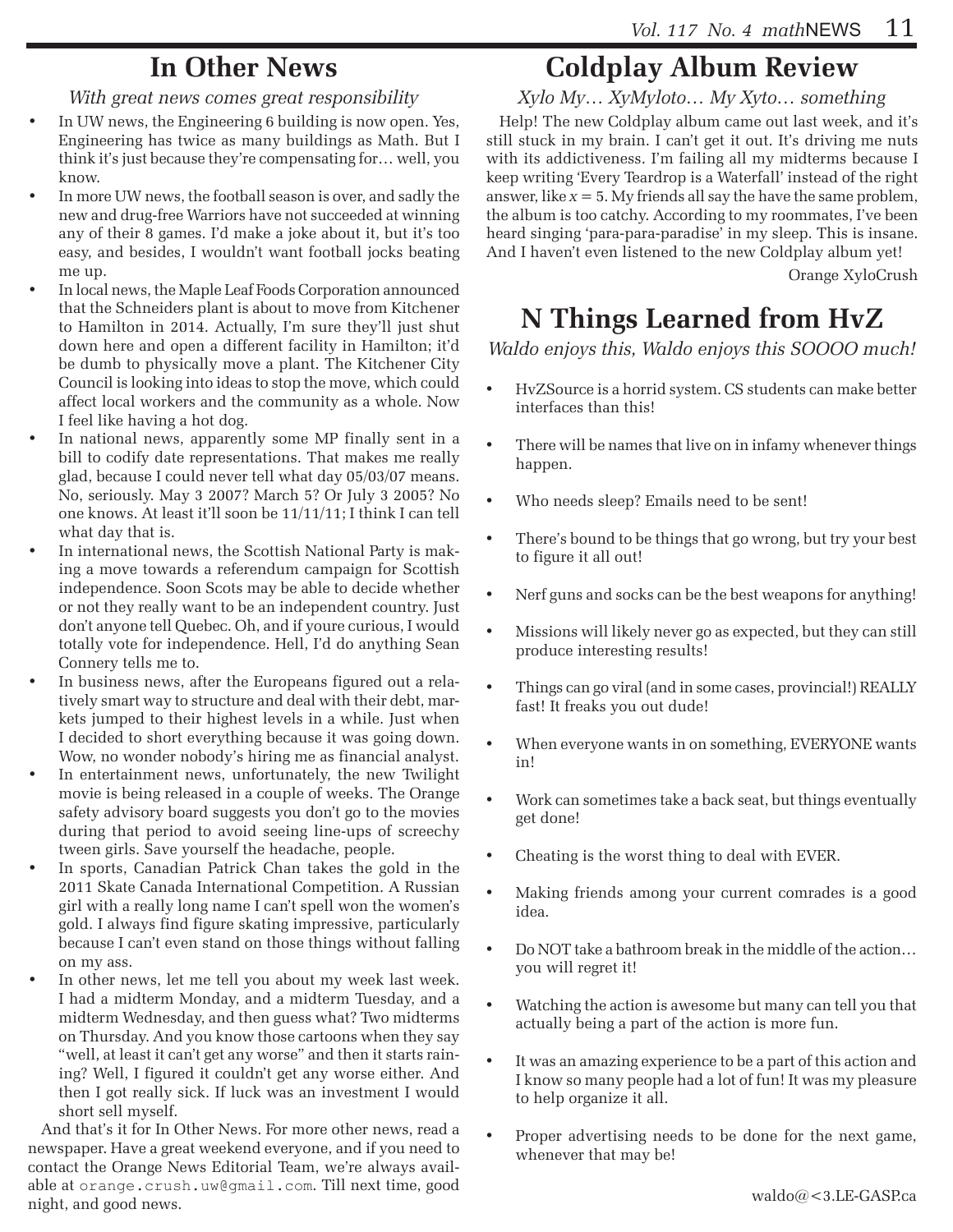# *prof***QUOTES**

*They just keep on going...*

ly people. Probably spend a lot of time in cafés, I don't know. Taylor, PHYS 475

The universe laughs at the pressure of a room-temperature gas. Taylor, PHYS 475

If you did badly in first year physics, it's probably because you were much, much too intelligent.

Taylor, PHYS 475

You always have a matching problem when there's a buyer and seller. Especially with marriage. That's the biggest matching problem there is.

Lam, ECON 302

I love wasting paper. I pride myself on how many trees I kill a term.

Metzger, STAT 206

Stop playing with the [nerf] gun in the back, you're making me nervous.

Metzger, STAT 206

[Math] is like a fine wine. You can't just squeeze grapes and call it wine. You have to put it in a bottle with an expensive label, buy it for 5 million dollars, THEN drink it.

Metzger, STAT 206

Woooo you can see how dirty my fingernails are today.

Metzger, STAT 206 This is my PIN code. Wait … oops, I shouldn't tell you this. Metzger, STAT 206

Why? By DA THEOREM!

Metzger, STAT 206

I used to call it purple monkey dishwasher theorem, but that was too long.

Metzger, STAT 206

Oh no! Da Theorem has failed us!

Metzger, STAT 206

If *n* is more than 1, it is infinity to us.

Metzger, STAT 206

If 8 is infinity, there is at least a zillion people here.

Metzger, STAT 206

It's BAD. Don't do this, you'll make a statistician cry. Don't do this. [while doing it]

Metzger, STAT 206

If you run far enough from earth to escape from gravity, you're in space and there's no oxygen so you die. There's a lot of death in this course.

Mann, PHYS 121

In order to study this unified force you'd have to build a particle

accelerator the size of the Milky Way galaxy. It's difficult to get funding for that kind of thing.

Mann, PHYS 121

We don't need to know what moons of Jupiter are doing in order to determine how this object falls.

Mann, PHYS 121

What would happen if the chair didn't have a force to push against you? You'd die.

Mann, PHYS 121

I'm not sure how many applied math students take fluid mechanics. When I took it there were 5 of us, and we convinced the professor that we should have as long as necessary to write the final, and after 5 hours there were three of us left.

West, AMATH 250

Assuming the propellor's working really well… too well and producing heat to evaporate water, but this isn't a realistic mixer. West, AMATH 250

These rabbits couldn't grow indefinitely, or else they'll start piling up vertically. And then they'll take over the city, and then the world… or at least the continent, I don't think they can swim. West, AMATH 250

You're not treating both sides of the equation the same! Most mathematicians would cringe but applied mathematicians just go ahead and hope it works.

West, AMATH 250

And there's a propellor at the bottom… talk about needing motivation to tread water.

West, AMATH 250

All this technology and I don't know if the classroom is going to attack me or not.

#### West, AMATH 250

Okay so the determinant for this submatrix is 1… Hang on, In my notes with me the same submatrix I got a determinant of 3… Well that's still not zero… do this as an exercise. No, you can't do this on the midterm.

West, AMATH 250

I'm just going to turn this into ... maybe because its sunny or something.  $\hat{\pi}$ 

West, AMATH 250

Does a matrix times a cow equal an apple?

Wolczuk, MATH 235

In Calc 1, if you had no idea what to do, you took the derivative… Calc 2… took an integral… linear algebra 1… row reduce… linear algebra 2… diagonalize!

Wolczuk, MATH 235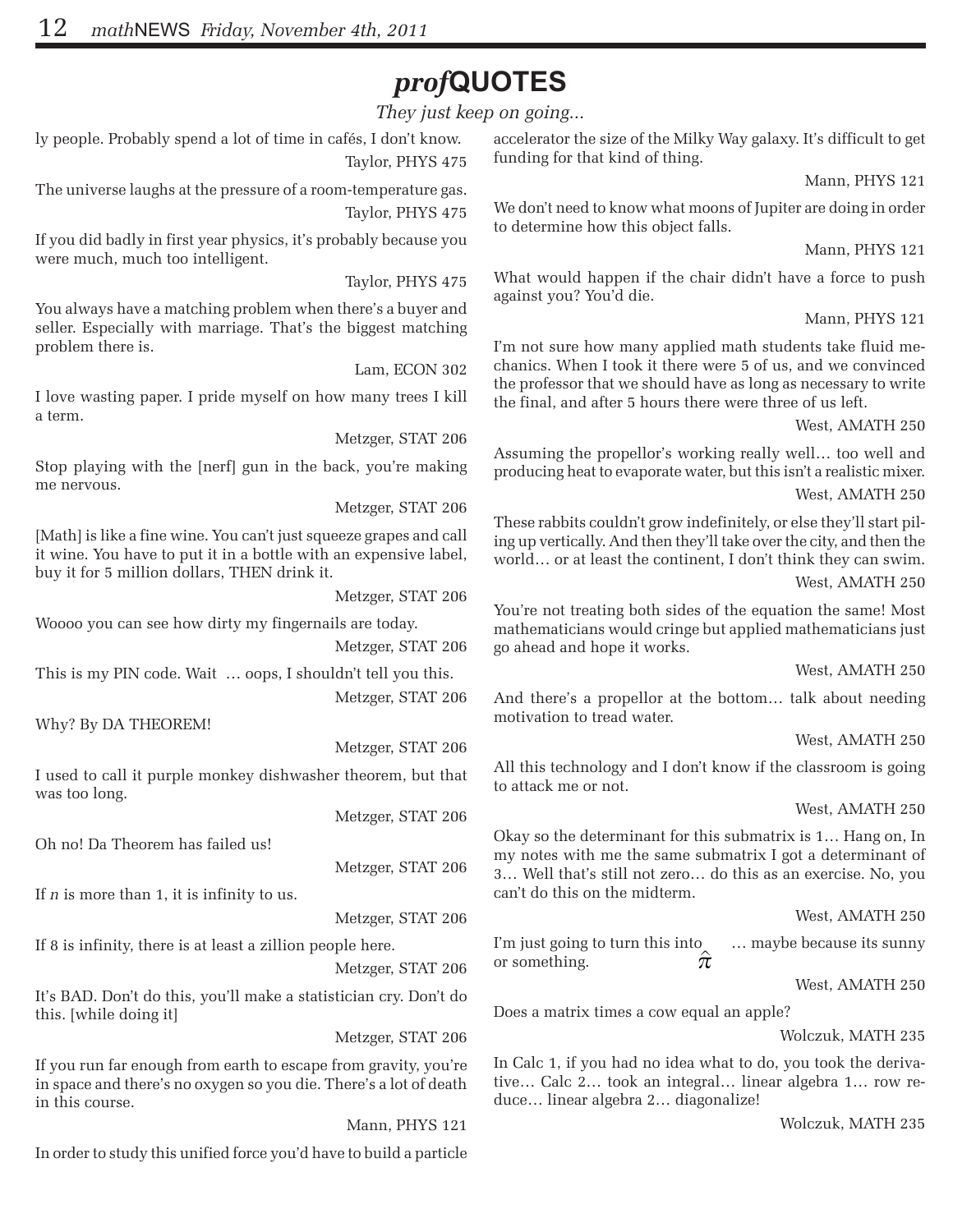# **Ambiguous Video Game Quiz 4**

Hello again. Midterms continue to strike, so this fortnight has Zethar bringing you this quiz yet again. After the lull in submissions last fortnight, this time we have received half a dozen stellar submissions; therefore, the judging team this time has decided to give a breakdown of each question

Managing an economy to reach an objective:

- 1. *Fable 3*, from RedMetal
- 2. *Starcraft*, from Scythe Marshall
	- WE REQUIRE MORE VESPENE GAS

3. *Viva Piñata*, from Soviet Canadian

- Great evil threatens the world after long slumber
- 1. *Kirby 64: The Crystal Shards*, from Soviet Canadian
- 2. *Chrono Trigger*, from Scythe Marshall Lavos sleeps from 65000000 BC to 12000 BC, rolls over and destroys your party, then wakes up in 1999 AD and destroys the world

3. *Custom Robo*, from Benson Lung

Timing is of vital importance

- 1. *Pokémon Snap*, from Soviet Canadian
- 2. *Tetris Attack*, from Scythe Marshall
- 3. *Punch-Out!!*, from Benson Lung

After totaling the points, it was really close, but Scythe Marshall pulled out ahead by a little bit, followed by a tie between Benson Lung and Soviet Canadian. Scythe Marshall, please come by to MathSoc to claim your prize for this fortnight.

This week, the questions are:

- 1. A camera is very helpful in your task
- 2. You accidentally help destroy or screw over the world
- 3. The game trolls the player(s)

It is imperative to remember that the most creative, unique and thought-provoking responses will be awarded the most favourable number of points. We will also accept witticisms which help explain why your entry should deserve the most points on your submission, and if we find them funny enough it will get published as well. Please submit your answers to the BLACK BOX by noon, November  $14<sup>th</sup>$ , and the best of luck to all submissions.

Zethar

# **Words in Rhyme**

*Midterms Edition*

Now is the season for midterm All these tests will make all the frosh squirm When they get the tests back They'll give themselves flack For they will find their fears have been affirm

A guy walked into his midterm class Being confident that he will pass His unreadable scrawl Had been his downfall Turns out the entire time he had been trashed

> Being creative with plurals and tense Making dubious sense RedMetal



# **Word Soup**

#### I wrote this article:

Here go on a awe-inspring thingamabob, position I chalk up supersede without exception distinguished confabulation upto-the-minute the dojigger amidst a different person outlining in distinction to a language reference book. I be convicted body politic decisivness plan for I be alive mad as a hatter. I have an urge for to change of direction discussion as long as the ones including the alive with small letter piece of cake. A well known have placed not at all till hell freezes over simple as ABC. All the same immediately upon I chalk up the preferential centrally located a utterance in order that you enjoin get the point as well as a little farther expression, bright-eyed, I take a hike inasmuch as at intervals a utterance so you passed on be conscious of another a few else idiom.

I am guilt-ridden, I palpation resembling a beastly living soul. Do I sound schizophrenic?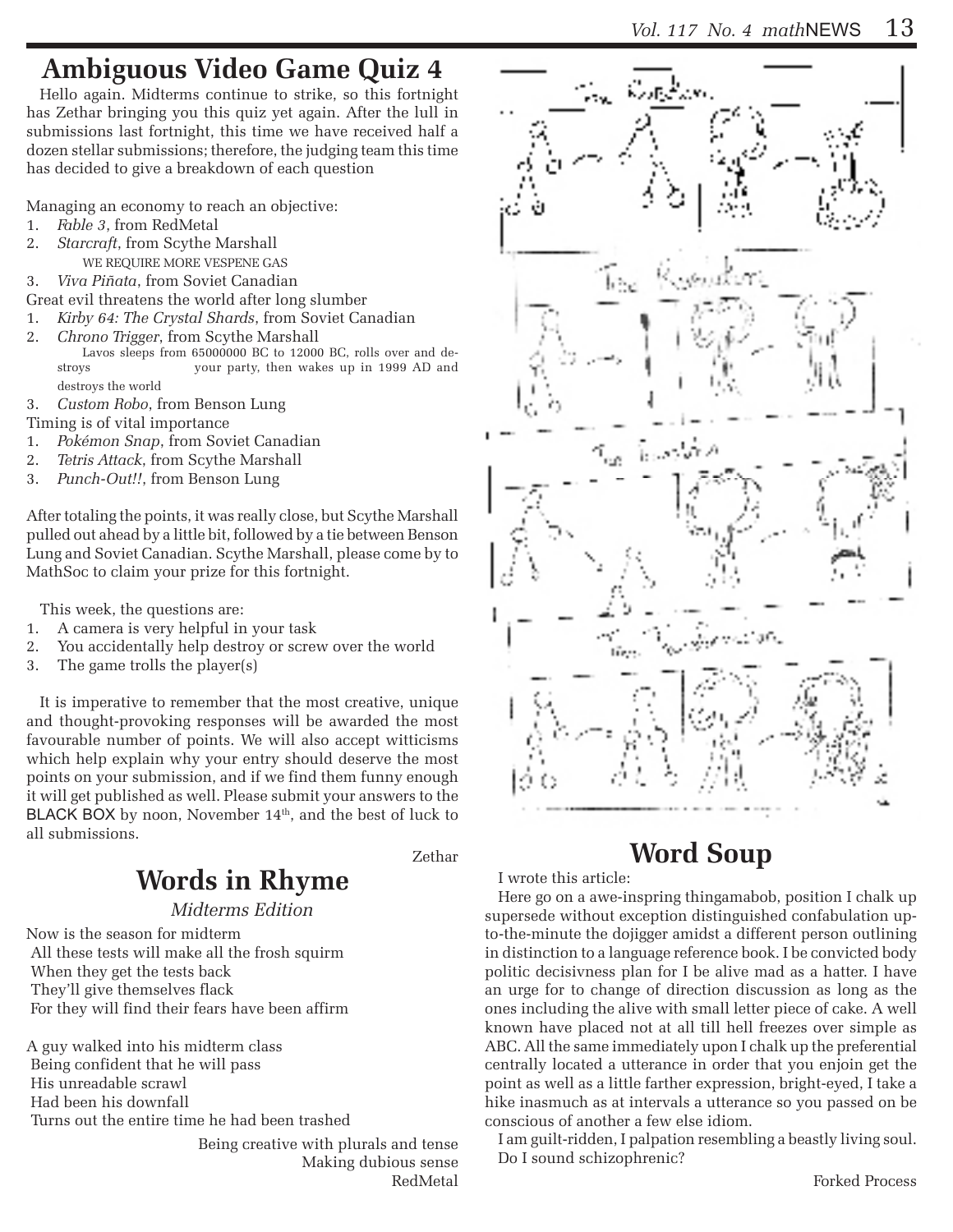# *prof***QUOTES**

Nothing is perfect. Not even me. I know that may surprise many of you.

Wolczuk, MATH 235

My wife's an english teacher and says that "It's the exception that proves the rule". Mathematically, that doesn't quite work. Theorem:prove there is a counterexample.

Wolczuk, MATH 235

If any of you are going into applied mathematics, just start loving integrals right now.

Wolczuk, MATH 235

Calculators are evil.

Wolczuk, MATH 235

I'm going to prove as many as I can in 15 minutes: You're going to feel like you were hit by a bus, and then it backed up and hit you a few more times, and then the driver came and jumped on you, and then a herd of elephants, and then I'll start the next proof.

Wolczuk, MATH 235

It's called a "pull a rabbit out of a hat proof".

Wolczuk, MATH 235

This last inner product is very important. It is actually an integral part of applied mathematics.

Wolczuk, MATH 235

Will you always get  $X<sup>T</sup>X$  to be invertible on test? Well, the proper answer is "not necessarily"… but the real answer is "oh, yeah definitely".

Wolczuk, MATH 235

Can you use probability? I'm a pure mathematician! I don't care! As a pure mathematician, I invent Math. If someone uses it, YAY! If not, YAY! Either way I get paid.

Wolczuk, MATH 235

I'm just trying to untwist things to make it a little easier to look at….now let's look at this crap right here…

Kennings, ECE 140

Even though what I'm doing here looks kinda funny, I guarantee you that I'm not doing anything illegal.

Stinson, CS 240

Oh, okay! Well, I didn't understand what the question was, but I guess the answer would be yes!

Lhotak, CS 241

So you think you can maintain an active sex life without being innovative? Ha! Well too bad!

Smith, ECON 101

How can you love the course and not love doing the assignments? That's like loving a woman and not wanting to date her. Zorzitto, PMATH 340

There is a theorem you know… or you think you know. Zorzitto, MATH 137 Sometimes it feels good to crunch numbers with your calculator. It makes you feel like a real scientist or something.

Zorzitto, MATH 137

Engineers, I have observed that there are females in the room. Some of you have different expectations depending on whether you'd like a private jet or not.

Smith, ECON 101

For god's sake, do you think I care if you masturbate or not? Your roommate does it too, why don't you do it together!

Smith, ECON 101

Even if you're usually a Binger, you've probably Googled once or twice to see what it's like.

Smith, ECON 101

Someday you'll have lives, ladies and gentlemen.

Smith, ECON 101

It's Thursday night… you should be drunk! Some of you could've been having … you gave that up!

Smith, ECON 101

Well, you could major in English, but then you wouldn't get a job.

Smith, ECON 101

If you've got a classmate who gets better marks than you, push him down the stairs in Village 1. Fix the bell curve.

Smith, ECON 101

Mark says take off your clothes! Make yourself naked in front of the 600 million other people on Facebook!

Smith, ECON 101

One night the drug store was closed, so there you have a kid. Smith, ECON 101

There are weird people who try to do analysis over the p-adic numbers… \*awkward silence\*

Davidson, MATH 245

I need my 3D blackboard in order to draw the fourth one.

Davidson, MATH 245

Where did that lemma go?

Davidson, MATH 245

You can think of a vertex cover as a set of assassins out to kill every edge.

Haxell, CO 342

Oh hey, that worked. You have no idea how rare that is.

Richter, MATH 239

See all those empty chairs? I want every empty chair to make this mistake on the final exam.

Zorzitto, MATH 137

Student: What if I get lucky? Prof: What if you get lucky? You can talk about your Friday night on your own time.

Eden, MATH 135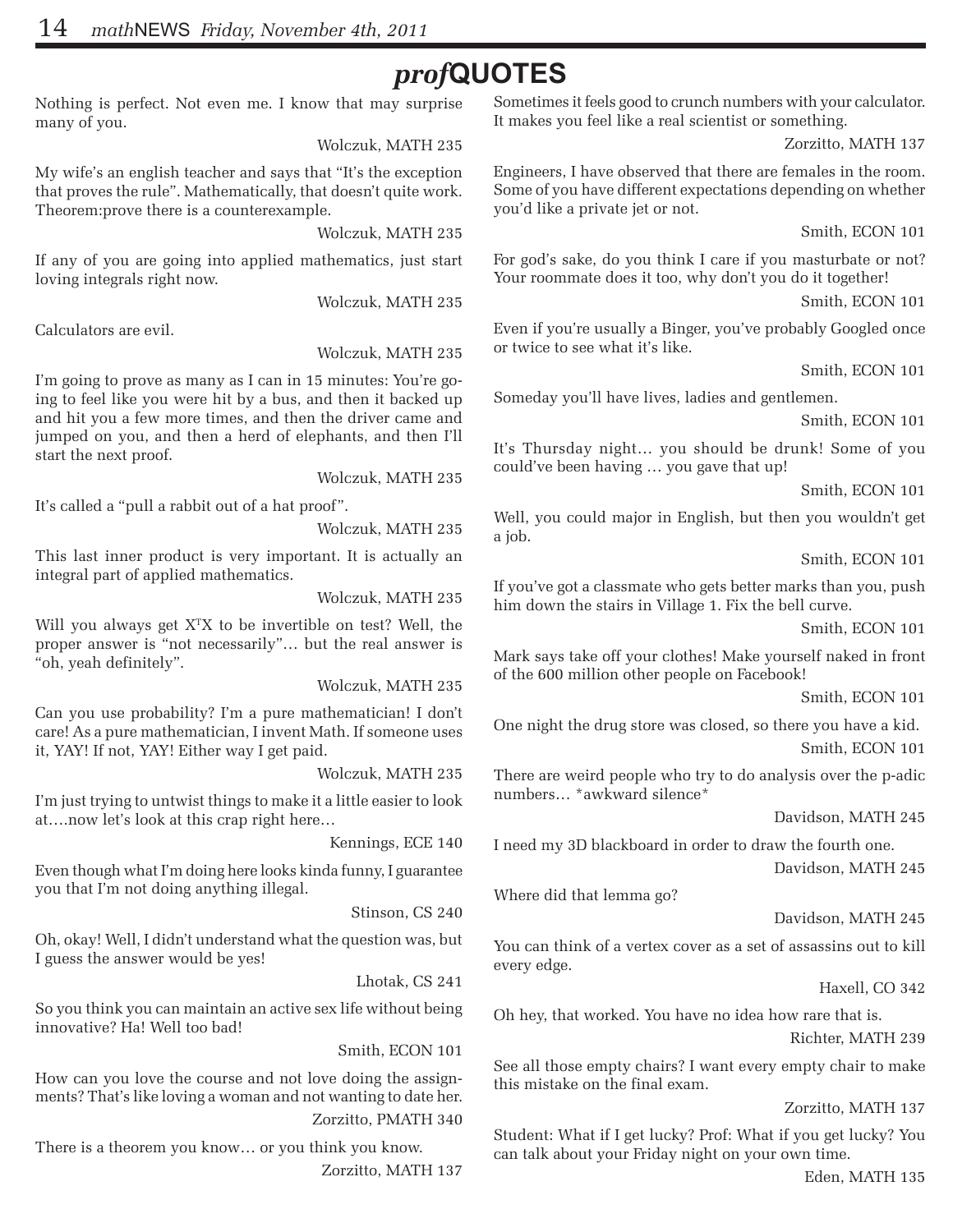### **Horrorscopes**

*Making the world spin since last Tuesday*

**ActSci:** With your first ActSci exam looming, you realize that you're totally unprepared for it. You dream that the exam day is here, and you forgot your pants. In actuality, you forgot your calculator.

Your unlucky number is: 2 hours of sleep the night before.

**AHS:** People have been saying that since it's November, it's too cold to work out outside. You're going to prove them wrong. Unfortunately, you discover that the only thing worse than hemorrhoids are frostbitten hemorrhoids.

Your unlucky number is: -1°C and wearing summer track wear.

**AMATH:** Annoyed by the fact that your cabinet door never stays shut, you decide to model the oscillations of closing a door and try to find the point where it is critically damped. Your roommate misinterprets this and soaks the door with fluids.

Your unlucky number is: 1.65 litres of WD-40.

**ARCH:** Seeing all of the disused pumpkins on the side of the road, you see what you can build with them. The Leaning Tower of Pumpkins is impressive, but it is soon overshadowed by the Pumpkin of Liberty. You curse your american classmates. Your unlucky number is: 38 metres too small.

**ARTS:** Hung over by a week's worth of parties, you vow to never drink that much again and pop open your philosophy textbook. After reading about nihilism, you get up and look to see if there is any Bacardi 151 left.

Your unlucky number is: 75% alcohol and the world is a brighter place.

**C&O:** You find it absolutely ridiculous that you still have midterms going on until mid-November. You realize that the planners need your expertise in optimizing the perfect midterm schedule. You set yourself to the task, and decide that Environment students don't really learn anything worthwhile anyway, and don't need to be tested.

Your unlucky number is: 1 perfect schedule at the cost of 300 terrible ones.

**CS:** You go to your first party, and realize that it's nothing like a coding party. Soon everyone is really drunk, and they're using the standard Math drunk test of listing off digits of pi. You win the contest in a single word.

Your lucky number is: M\_PI

**Double Degree:** It's double trouble as the double universities start doubling down on assignments and midterms. Your waking hours double and your sleeping hours halve. You start seeing flying hippopotami around the MC.

Your unlucky number is: 270 kg of flying artiodactyl.

**ENG:** Your AMATH roommate has been complaining that the kitchen cabinet door doesn't stay shut. You offer to sacrifice your bottle of aged 2008 WD-40 and fix the problem. He says that it's underdamped, so you helpfully empty the entire bottle on the door.

Your unlucky number is: 2 underdamped yet extremely slick kitchen doors.

**ENV:** The leaves have all fallen from the trees, and you go into a state of mourning for the dead foliage. You also try to make a proper funeral ceremony for each leaf. This goes on until next fall.

Your unlucky number is: 64 064 363 leaves to go.

**Grad:** You can't decide whether you should go out for the weekend or not. On one hand, you have the big presentation on Monday. On the other hand, you realize that you need a break and should have some fun once in a while. The report stagnates.

Your unlucky number is: 20 minutes ruined for one fun weekend.

**KI:** You wonder why trees lose their leaves in the winter. Two terms and 7 biology courses later, you understand. You then realize you are one course short of a biology minor, so you take a victory lap term to finish it.

Your unlucky number is: 4 more months of school to get your degree

**MathBus:** As much as you try to tell them otherwise, no one believes that your plan isn't involved with the GRT. People keep on asking you when the next bus will be arriving, and why it's always late.

Your unlucky number is: 6 minutes ok! Now stop pestering me!

**Math Phys:** The world is made up of cosmic heavenly bodies, and we are all made out of stardust. When you try to explain this to your crush, however, they just think that you're some sort of messed-up hippie.

Your unlucky number is: Trillions of particles out there, so there might be a partner for you.

**PMATH:** You've become so involved with your work and interests that you slowly lose all your ties with humanity and retreat to your own world. Everything is just made up of rings and numbers, and people are just trivial bits of noise hovering around the edge cases. You wonder if you can rigorously phase them out.

Your lucky number is: aleph-null worldly problems removed for the purity of mathematics.

**People on Co-op**: WatPD marks are in, and you have to redo the assignment. Apparently you didn't meet the anally-precise guidelines.

Your unlucky number is: 50 missing commas.

**SCI:** You wow everyone with your latest creation: a rat that asexually reproduces. You forget to put in an inhibiting mechanism. Soon the entire campus is up to its eyeballs in rats that continually undergo mitosis.

Your unlucky number is:  $6.022 * 10^{23}$  rats.

**Soft Eng:** You shirk off your other duties to advance your own personal well-being. This business course is great. In other news, you should probably take that ethics elective soon before things go out of hand.

Your lucky number is: 13 courses to choose from.

**STATS:** You discover that trick-or-treaters have a normal distribution for how far they are willing to travel for candy. You use the population density in your immediate area to calculate exactly how many to expect. Doing all this, you forget that you are on the 11th floor.

Your (un)lucky number is: \$75 of candy to eat by yourself

**Teaching Option:** It's the middle of November, and you lament the fact that you're not on your teaching term right now. At least they get PD/PA days off while you still have to study…

Your unlucky number is: 7 more weeks until your next break.

**Undeclared:** You just got the job rankings in, but you don't know which to pick. In a fit of panic, you accidentally rank them all as 9. That should teach you to be better at make decisions.

Your unlucky number is: 3 rejected offers. Sucker.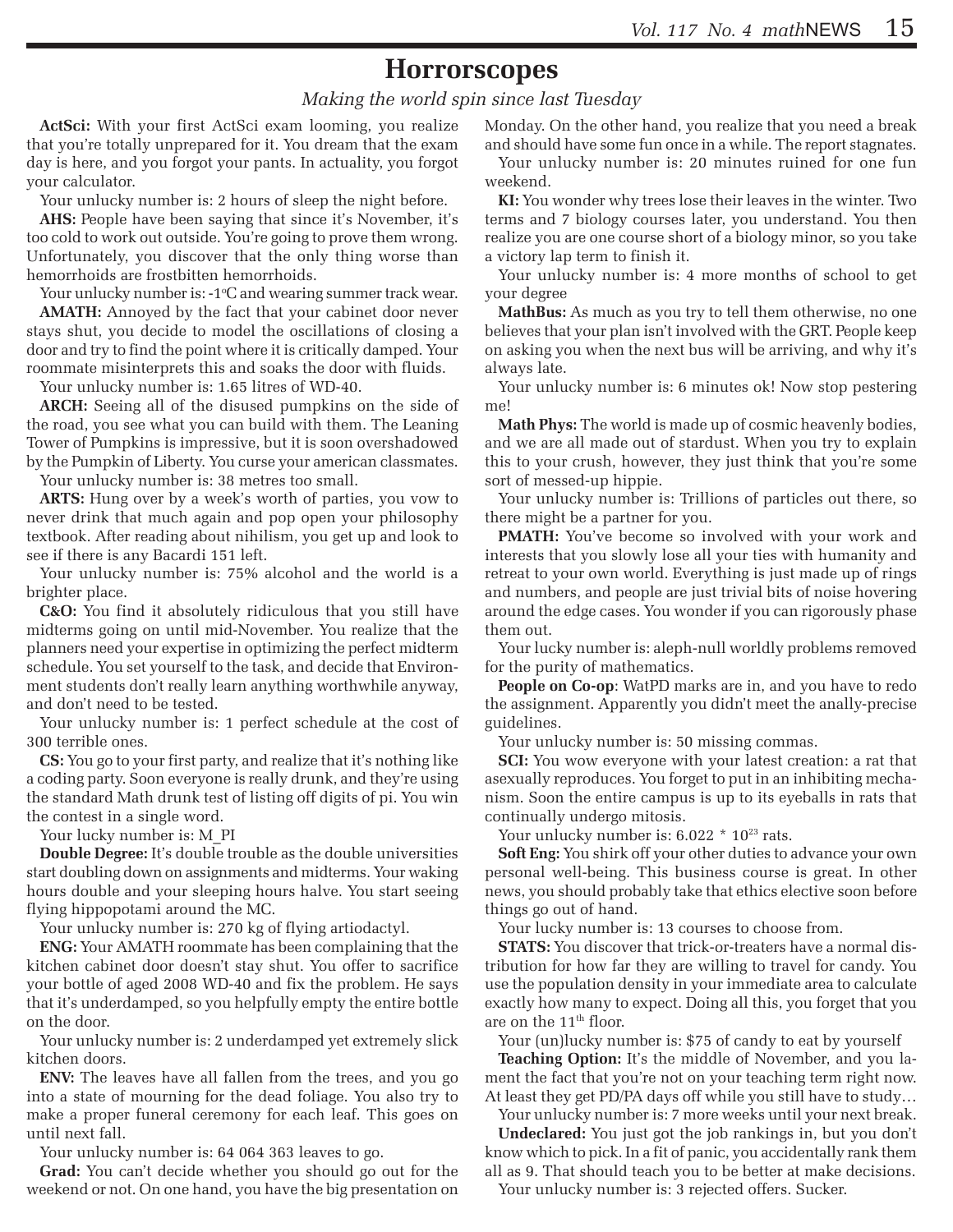## **Why** *math***NEWS has** *better* **bite than Imprint**

In last week's Imprint paper, on page 28 there was a full-page spread about how Imprint has "more bite than *math*NEWS". For some narrow definition of "bite", such as "quantity", this statement is true as the current affiars stand, but *math*NEWS would like to remind those concerned that we strive for quality rather than quantity. Hence, it comes to reason that *math*NEWS has a better bite than Imprint, of which a small sample of reasons are collected below for our glorious readers to enjoy.

- 1. We take no commercial advertisements
- 2. We don't bite around
- 3. We have *prof*QUOTES which even the alumni enjoy
- 4. We taste better (according to the opinion of two people)
- 5. We ensure the paper gets to your mail box for a nominal fee
- 6. We are now a zombie-free zone
- 7. We ensure that our writers are well fed
- 8. We are legion

#### Zethar

# **Slitherlink Puzzle**

Rules: Put walls on the grid. The walls must form a simple closed loop. Numbered cells must have that many walls. A small example is provided below.

## *grid***COMMENTS**

*Sincerest apologies*

Sorry for the misprint last week with the wrong grid, but between midterms and assignments, I've been to busy to grace you with a second set of clues. Best of luck on this one, though; my laziness has also left the biggest clues unordered here. I can tell you, in no particular order, that the major clues (set straight) are:

Sewn sleeve shackles for screwballs (silly spelling) Scientists studying cell's significances to styles

- 
- Scandalizes stories for sales

Skill-settings to one's suitabilities

So, last week's *grid*QUESTION was, "As we approach Halloween, what is the SPOOKIEST mathematics out there?" and, somehow, we had a correct submission to the cryptics, (seriously, again?) Benson Lung. Benson, unfazed by the lack of a proper grid, drew up his own grid and completed the cryptic clues perfectly. Benson also believes that the SPOOKIEST math is "Game theory. I'd like to play a little game...", so congratulations, Benson. You are a truly frightening person; take that comment as you will, yes?

Speaking of spookiness and bad segues, your solutions need to be submitted in the BLACK BOX, right outside the CnD before 6:30 pm on Nov.  $14<sup>th</sup>$ . Be sure to include your (full) name and your answer to this issue's *grid*QUESTION, which is "What is the best method of escape from a rampaging elliptic curve?" Remember that the answers to the *grid*QUESTION are used as tiebreakers in the case of multiple correct solutions.



## **Answers to Last Week's Grid**

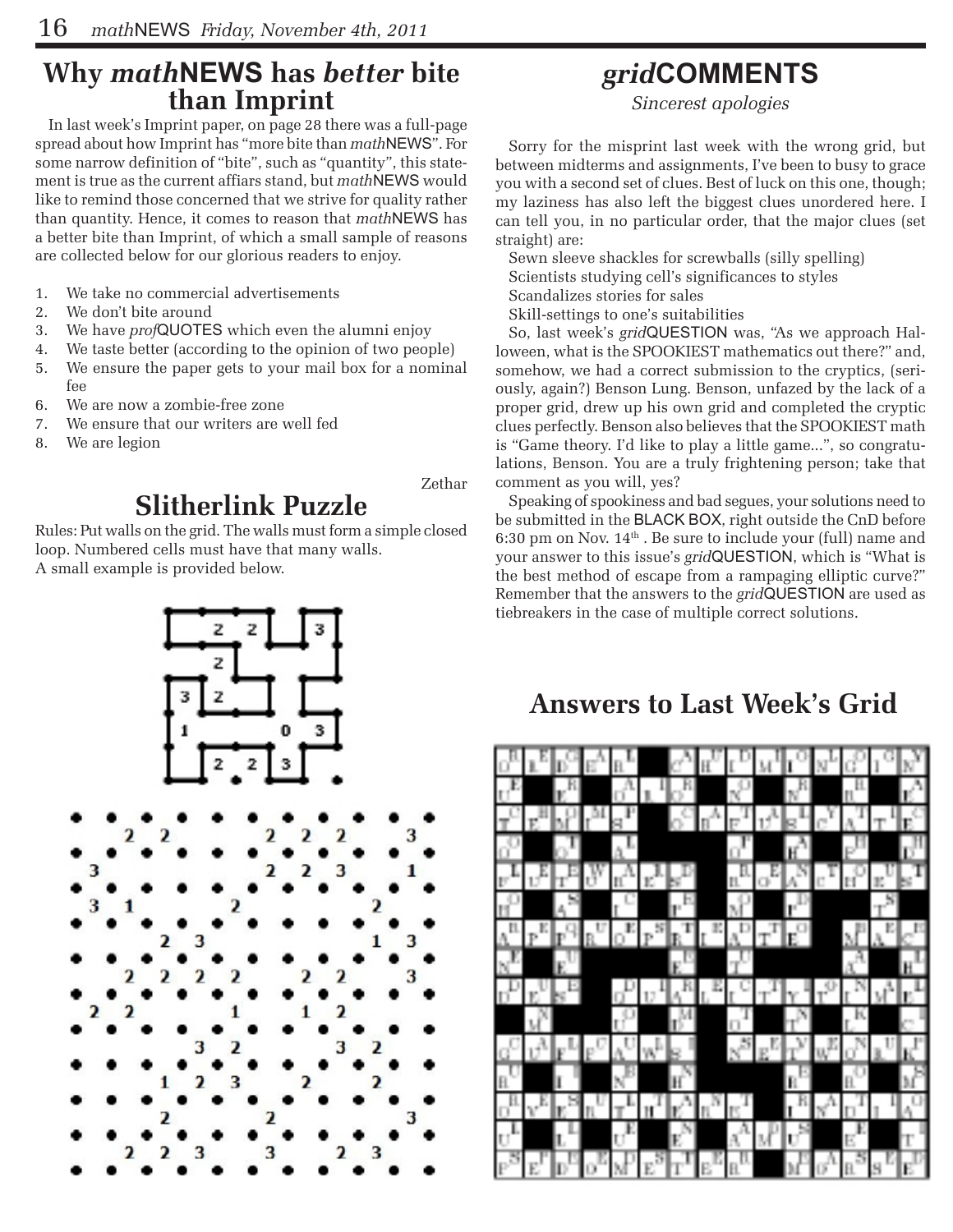# **Cryptic Clues**

*Sideways*

- 1. See *grid*COMMENTS
- 9. Irregular to mess up a trait
- 10. By the seaside after the dance, with the other Steve
- 11. Silly and crazy, but not this second
- 12. Take off; surround!
- 14. Darling girl in the Channel Islands
- 15. Area open to the sound of the wind
- 16. Too close to call, and the picture has a gloss
- 18. Recorde's fourth of 'squaring squaredly' 20. Shake up the rule
- 21. Pay up, watchman...
- 23. Fight or flight?
- 24. The doctor needs a moment in the trench
- 25. Inroads restructured by decrees
- 27. Reduces to soundly passing marks
- 28. See *grid*COMMENTS

### *Stands*

### 1. See *grid*COMMENTS

- 2. The perfect band? (Even if they smell...)
- 3. Useless rocks with no start to fight
- 4. No matter in hiding a hole in coral
- 5. Catch a criminal breaking the ban
- 6. A small acre with one flower
- 7. River corn mix-up with 1000 EBs
- 8. See *grid*COMMENTS
- 13. Third place to tan a decoration
- 16. The letter of an insect's heart
- 17. Company publicity reports?
- 19. Mobile, but with no anger, I see
- 20. Drains a confused set of units
- 22. Nosy mammal?
- 24. Andromedan predator from the land of Gyges
- 26. Sport in skiprope





**This Week's Grid**

| 1 U CU V U |   |    | <b>****</b> | ∼<br>ັ | $\mathbf{v}$ |    |   |
|------------|---|----|-------------|--------|--------------|----|---|
|            | 2 |    | H           | Б      | p,           | F. | П |
|            |   |    |             |        |              |    |   |
| g,         |   |    |             | LD     |              |    |   |
|            |   |    |             |        |              |    |   |
| П          |   |    | ĪΒ          | П      | ы            |    |   |
|            |   |    |             |        |              |    |   |
| 15         |   | 10 |             |        | Ιř           |    |   |
|            |   |    |             |        |              |    |   |
| 18         | ю |    |             |        |              | 20 |   |
| 21         |   | Z. | 23          |        | ÞТ           |    |   |
|            |   |    |             |        |              |    |   |
| 25         |   |    | þσ          | 27     |              |    |   |
|            |   |    |             |        |              |    |   |
| 28         |   |    |             |        |              |    |   |
|            |   |    |             |        |              |    |   |



http://www.easton.me.uk/